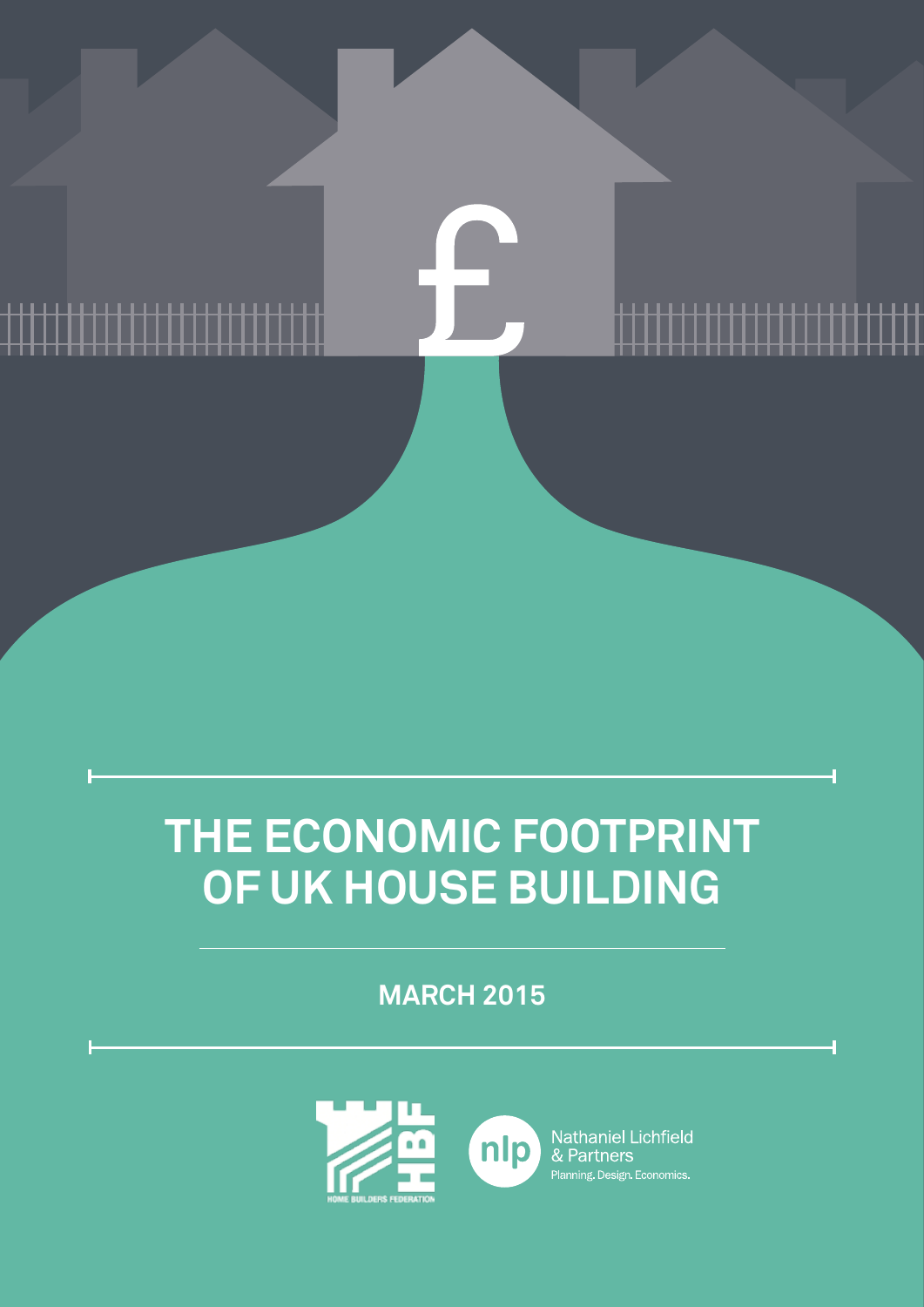

### Nathaniel Lichfield & Partners Planning. Design. Economics.

## **Home Builders Federation**

The Home Builders Federation (HBF) is the representative body of the home building industry in England and Wales. The HBF's member firms account for around 80% of all new homes built in England and Wales in any one year, and include companies of all sizes, ranging from multi-national household names through regionally based businesses to small local companies.

## **Nathaniel Lichfield & Partners**

Nathaniel Lichfield & Partners is an independent planning, design and economics consultancy. NLP has been the Royal Town Planning Institute's Planning Consultancy of the Year for the last three years. NLP has clients in both the public and private sectors and is a retained economic advisor to a number of house building companies and property sector corporates.

This document is formatted for double sided printing. © Nathaniel Lichfield & Partners Ltd 2015. Trading as Nathaniel Lichfield & Partners. All Rights Reserved. Registered Office: 14 Regent's Wharf, All Saints Street, London N1 9RL. Designed by Nathaniel Lichfield & Partners.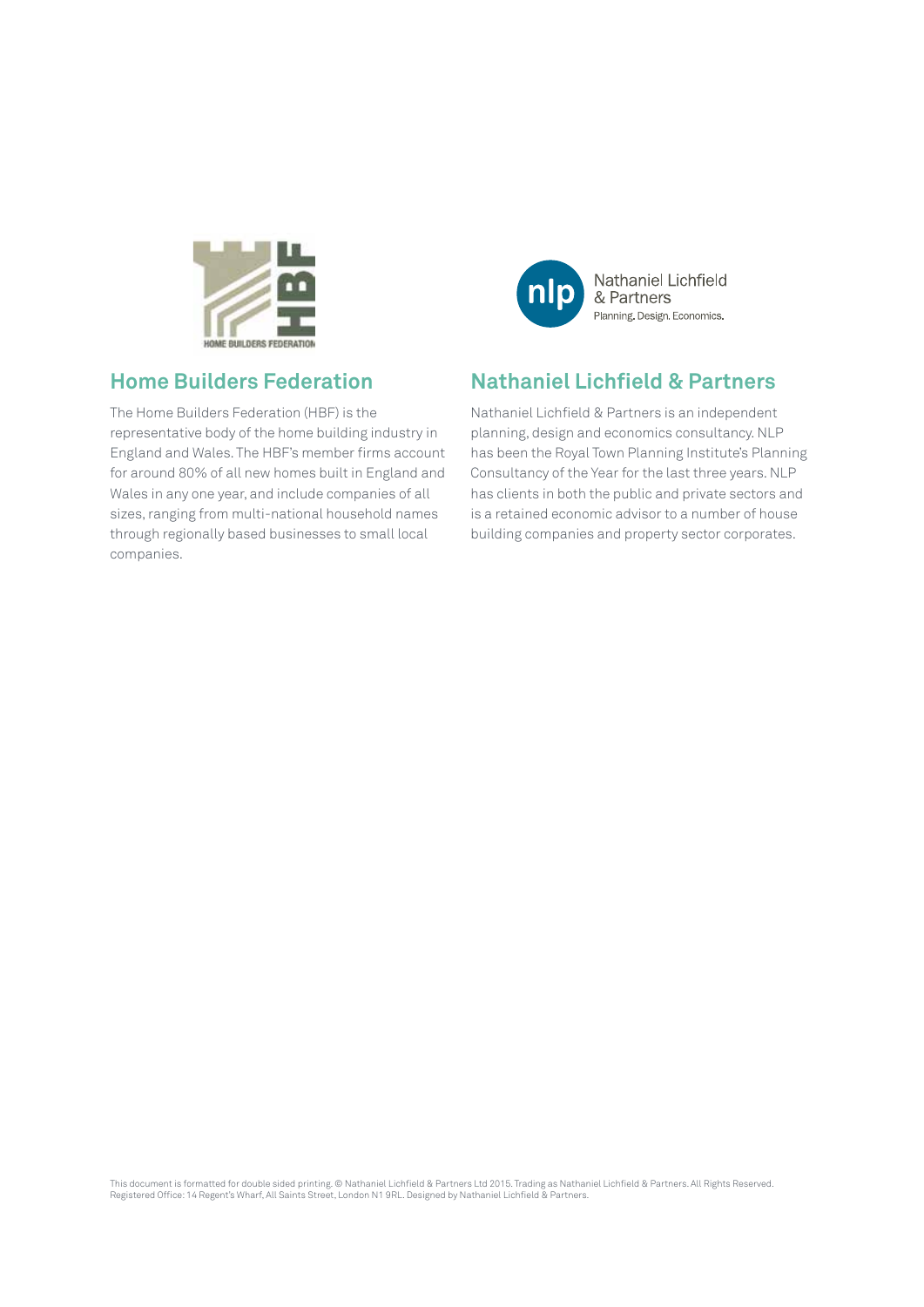## **LAST YEAR THE UK HOUSE BUILDING INDUSTRY BUILT AROUND 140,000 NEW HOMES. ITS ECONOMIC FOOTPRINT WAS SIGNIFICANT**

#### **Investment**



These extra benefits would be additional to the economic footprint of the current supply of 140,000 new homes.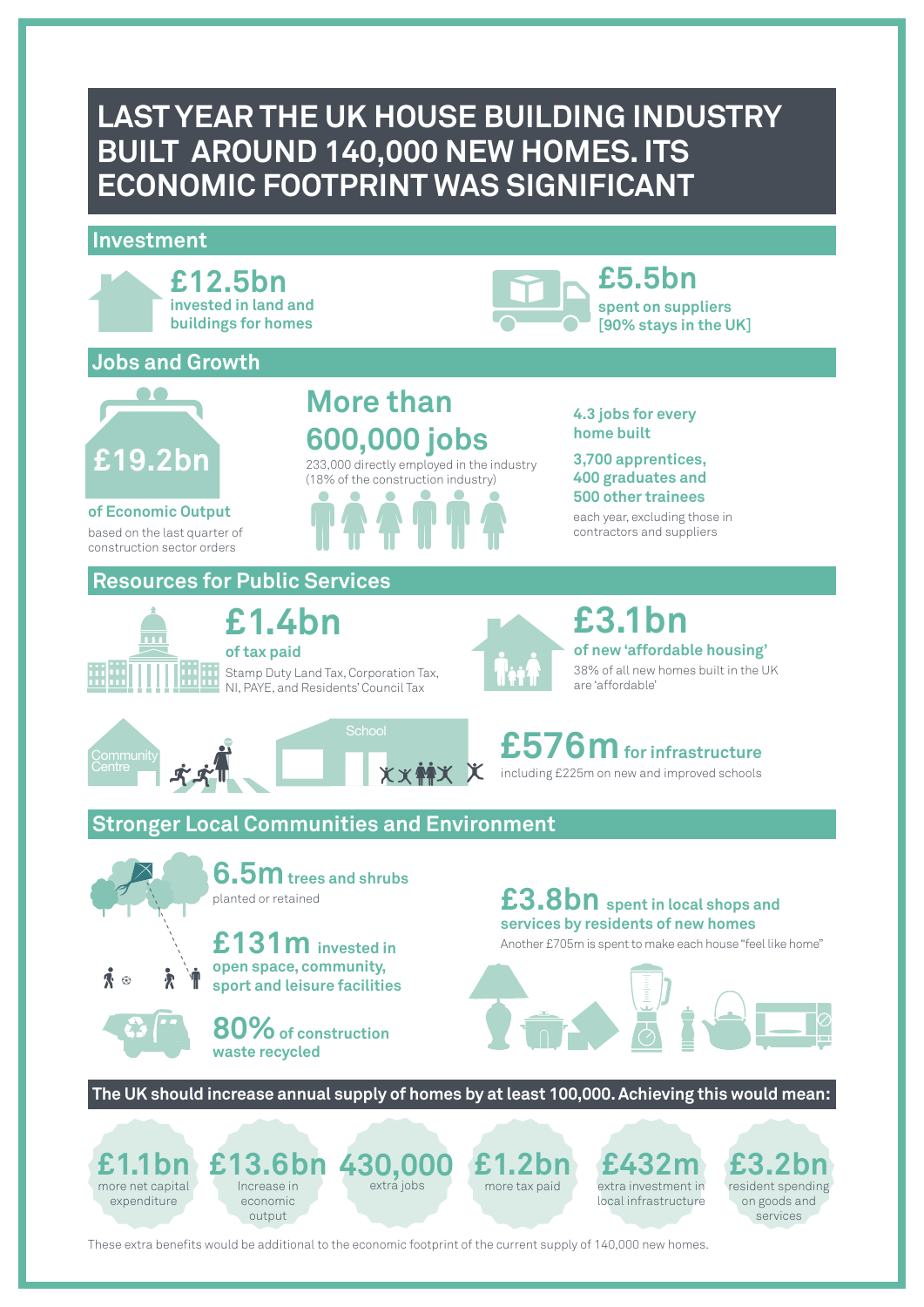## **Contents**

| 1. Introduction                               | 1                 |
|-----------------------------------------------|-------------------|
| 2. Measuring the Economic Footprint           | $\overline{2}$    |
| 3. House Building in the UK                   | 5                 |
| 4. The Economic Benefits of House Building    | 8                 |
| 5. The Industry's Economic Footprint          | 11                |
| 6. The Economic Benefits of Increasing Supply | <b>20</b>         |
| 7. Summary and Conclusions                    | $22 \overline{)}$ |
| <b>Appendix 1: Glossary</b>                   | 26                |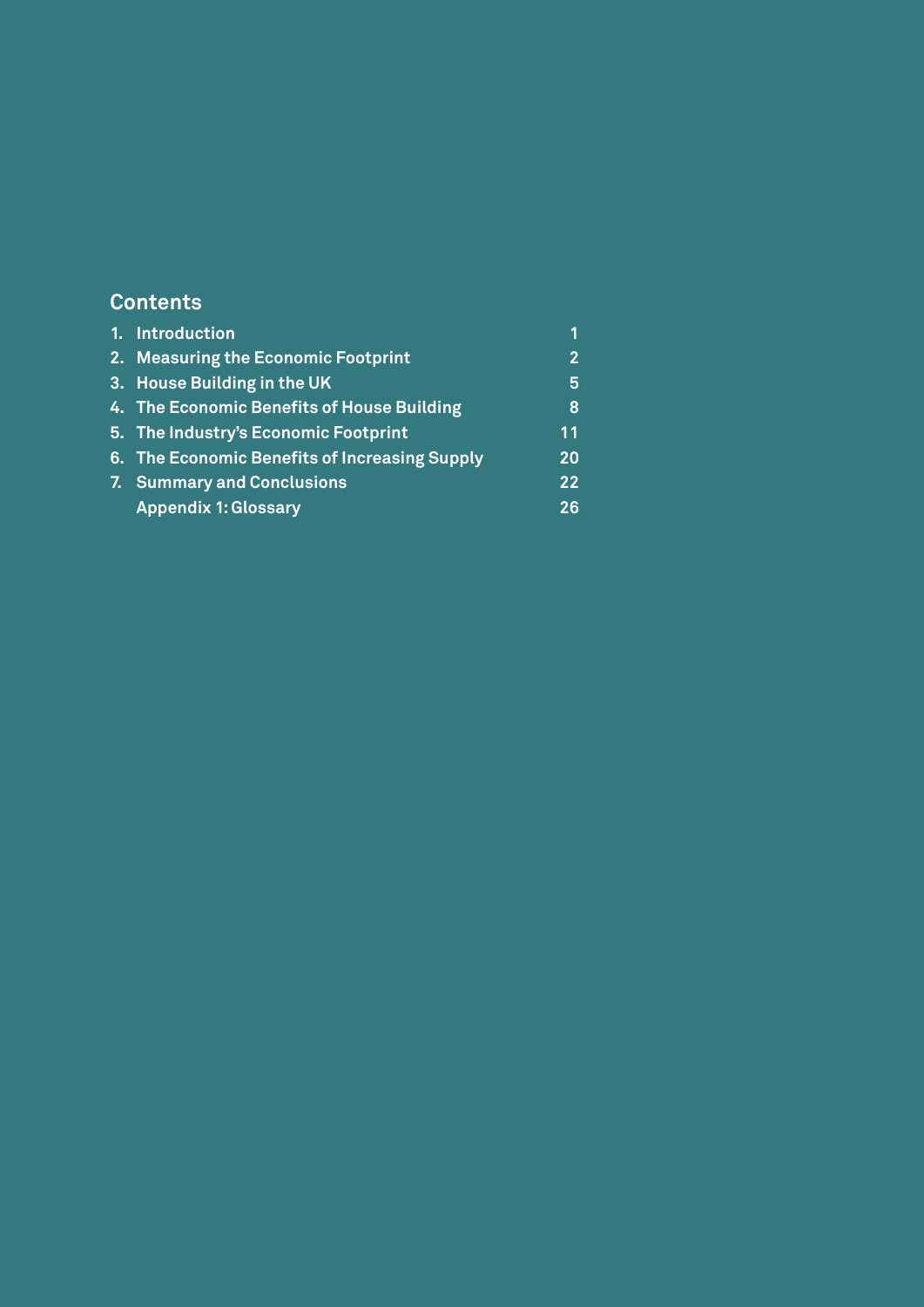



The economic contribution that house building makes to the UK economy has long been recognised by Government, policy makers and practitioners. However, the recent recession and ongoing housing crisis has placed the industry firmly under the spotlight, with house building increasingly acknowledged as a crucial driver of economic growth; capable of maintaining a prosperous economy as well as providing much needed housing to support sustainable communities.

In order to better understand and articulate this value and what it means in practical terms, the Home Builders Federation ('HBF') commissioned Nathaniel Lichfield & Partners ('NLP') to assess the economic footprint of the national house building industry and quantify its economic contribution to the national economy.

The study looks at a wide and comprehensive range of economic, social and environmental benefits that dayto-day house building generates in a way that has not been captured before. It uses a number of primary and secondary data sources to measure the industry's national footprint and draws on a survey of some of the UK's largest house builders as well as the latest economic appraisal techniques and benchmarks.

The remainder of the report is structured as follows:

- Section 2 summarises the methodology and approach;
- Section 3 provides an overview of the national house building industry;
- Section 4 considers the wider economic role of house building;
- Section 5 details the national economic footprint of the house building industry across a series of key themes and metrics;
- Section 6 considers the additional scale of economic benefits that could be realised if the delivery of new homes were to increase to meet the level of need identified by the latest demographic projections; and
- Overall conclusions are presented in Section 7.

Although the HBF is focused on England and Wales, many of its members operate in other parts of the UK, and where possible this report presents a UK-wide perspective.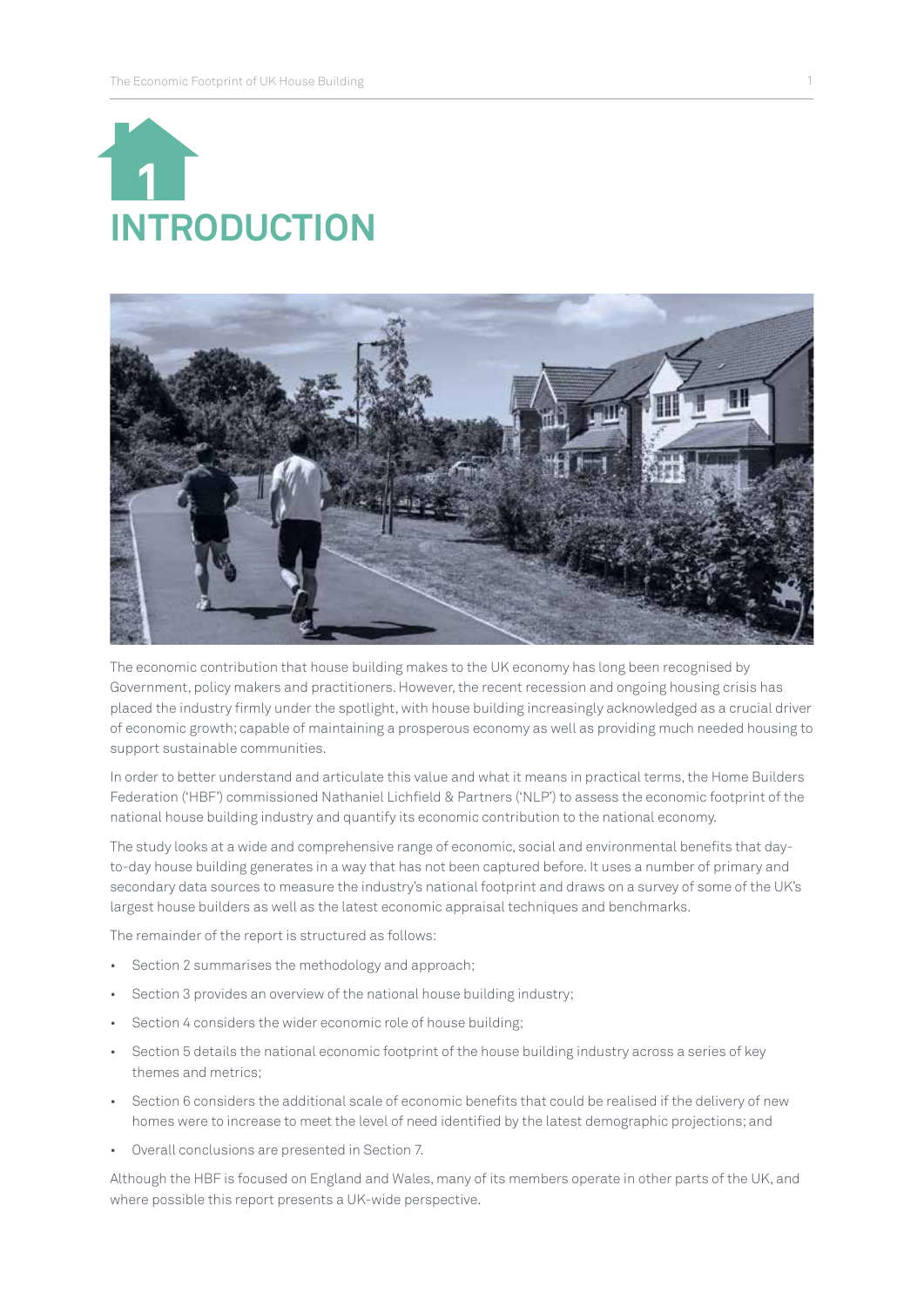# **MEASURING THE ECONOMIC FOOTPRINT 2**



This report provides an in-depth quantitative and qualitative analysis of the contribution of house building to the UK economy. It quantifies the economic contribution of house building in terms of both direct impacts (through house builders themselves and their contractors) as well as indirect and induced impacts (from other sectors and firms that rely on house building and its supply chains and spending). It also considers some of the 'softer' or wider/non-monetary impacts generated by house building that are typically harder to quantify such as re-use of brownfield land and contributions made towards supporting education, healthcare and leisure facilities in local communities.

Due to the scale and complexity of the house building industry, there is no single source of data that provides comprehensive information about the industry and its day-to-day economic activity and operations. Whilst the larger house builders generally publish a wealth of economic information in the public domain (through for example annual corporate reporting), much less information is available for smaller house builder firms, particularly those trading as private limited companies who are not obliged to publish corporate information.

In light of this challenge and in order to ensure that the outputs from the analysis are as accurate and robust as possible, this study uses a combination of approaches to measure the economic contribution of the national house building industry, broadly following a three stage assessment as set out below.

a. **High Level Literature Review** - a review of recent work undertaken by industry leading organisations exploring the economic contribution of the UK house building industry and the construction sector more generally. Bespoke economic impact assessments commissioned by some of the UK's largest house builders are also reviewed to explore whether there is any consistency across the key economic footprint metrics reported by these assessments. This review establishes the most commonly reported metrics within the industry, as well as key assumptions and benchmarks against which to test subsequent analysis (as presented below).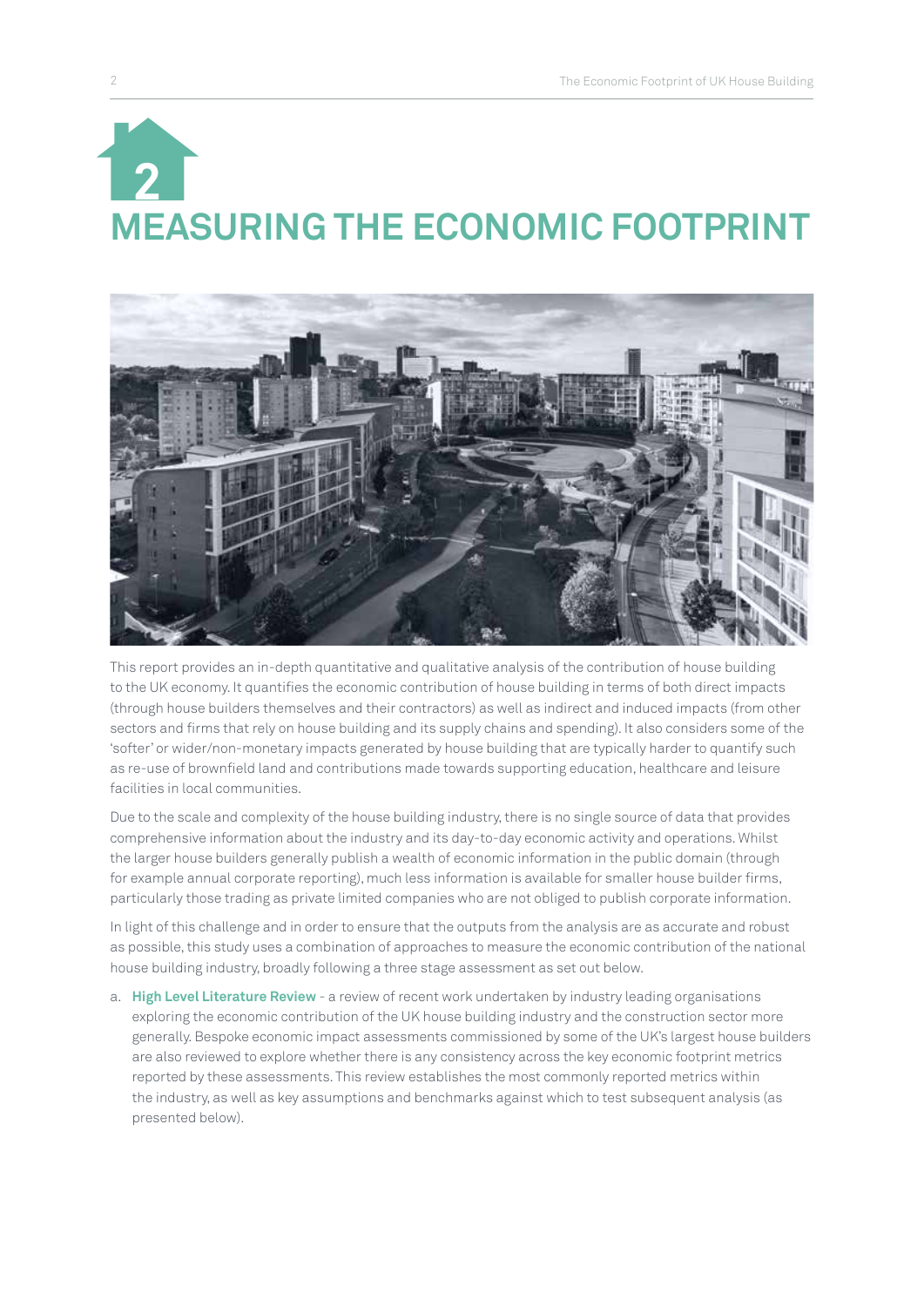- b. **'Top-down' Assessment**  estimating the economic contribution of the UK house building industry through a 'top down' assessment using published Government accounts data and surveys. Although this approach ensures that the industry as a whole is captured, it is less useful in disaggregating official economic data associated with residential-only building (as opposed to all sub-sectors of the construction industry).
- c. **'Bottom-up' Assessment** of the UK house building industry's economic footprint by collecting a series of primary company data from a sample of house builders, aggregating and extrapolating this up to cover the industry in its entirety. A sample of HBF house builder members were selected from each size tier (i.e. large, medium-sized and small firms) in order to undertake a detailed 'deep dive' analysis of each company's output, financial and monitoring data as far as this information is available and reported in a consistent format.

The outputs from each step have been brought together and synthesised in order to estimate the industry's existing economic footprint across the following broad categories:

- a. **Capital Investment and Expenditure Benefits:** this relates to the value of capital investment and expenditure generated by the industry on new land for housing development;
- b. **Construction Benefits:** this relates to the impacts of this capital investment on construction employment and associated income generation and economic output during the construction of housing;
- c. **Direct Employment Benefits:** the number of people employed directly by UK house builders and their contractors, as well as the levels of economic output generated by such jobs;
- d. **Indirect and Induced Employment Benefits:** further jobs supported in the wider economy in house building supply chains and by spending amongst direct and supply chain employees on goods and services;
- e. **Resident Expenditure Benefits:** the level of expenditure generated by residents of new housing development;
- f. **UK Public Finances:** contribution to UK plc through tax revenues generated by house builders and their supply chain;
- g. **Local Authority Revenue Benefits:** the benefits that house building development brings in terms of local authority financial receipts from New Homes Bonus and Council Tax;
- h. **Local Community Benefits:** financial contributions made by house building to fund new facilities, services and infrastructure for local communities; and
- i. **Other 'Softer' Benefits:** this relates to other benefits that tend to be non-monetary such as the re-use of brownfield land, open space preserved and enhanced and sector skills development.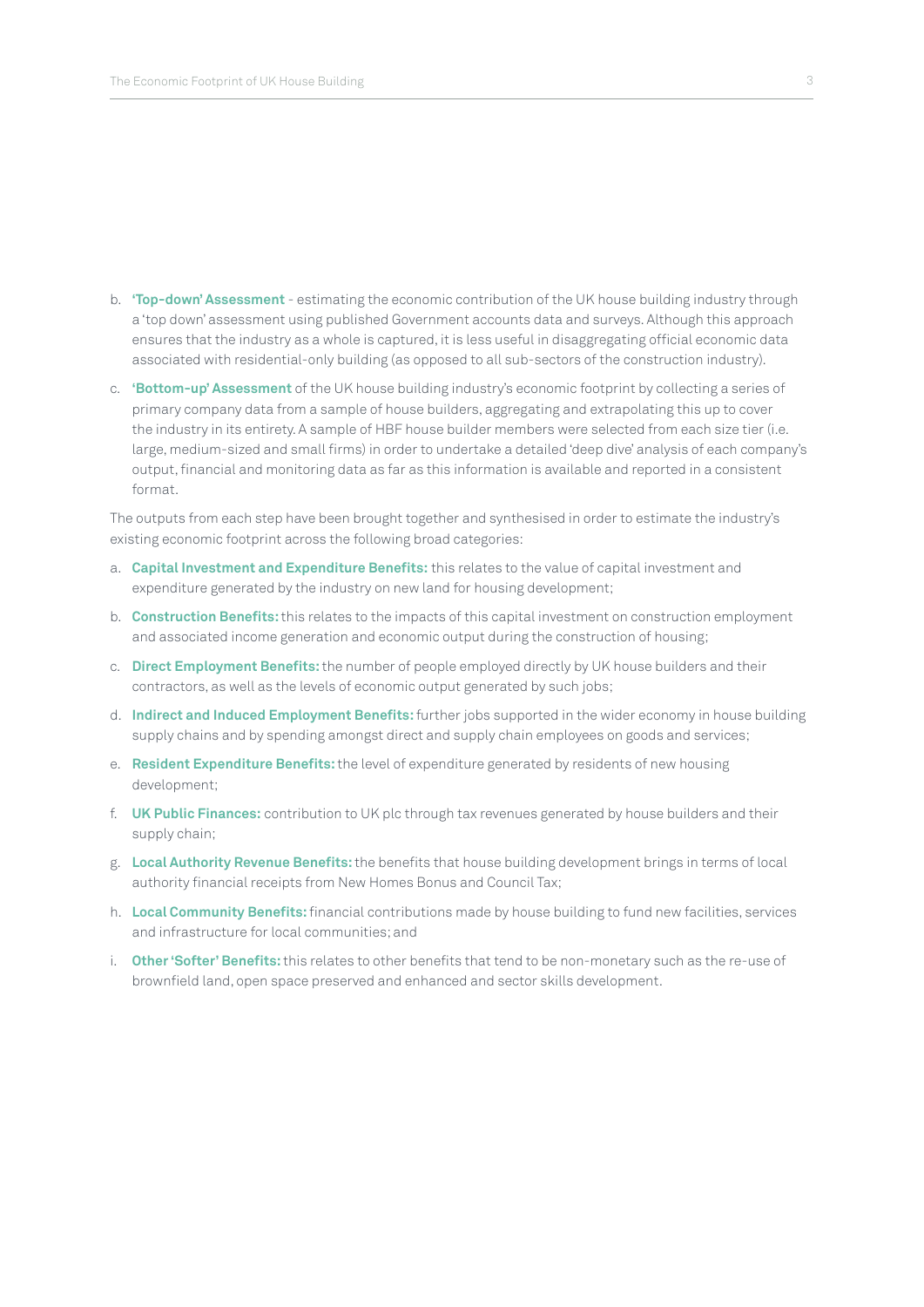**Supporting Sustainable** 



**Figure 1:** Analytical Framework Source: NLP

The analytical framework for the study is summarised above.

A glossary for the various terms and definitions is set out at Appendix 1.

**Investment, Jobs and Spending Jobs and Spending National and Economic Growth** 

It should be noted that, as with any research report of this nature, there are a number of limitations associated with the methodology and therefore outputs are intended to provide a broad 'point-in-time' indication of the house building industry's estimated economic contribution rather than a definitive assessment. It incorporates the latest data and other evidence available at the time of preparation.

The sample survey of house builder firms covers purely private sector enterprises. The results from the survey have been extrapolated to represent the industry as a whole - including the share of the industry accounted for by housing associations/registered providers and local authorities, both of which have an important role to play in delivering new homes each year – although it is recognised that operational models and day-to-day activity is likely to vary across different sub-sectors of the industry. The accuracy of data derived from the 'deep dive' sample survey of house builder firms, as well as other data derived from third party sources, has not been checked or verified by NLP.

Depending upon the output in question, it has not always been possible to draw together and synthesise primary and secondary data from all three approaches or methodologies and in some cases one key source has been used as a proxy to estimate the national economic footprint for that metric.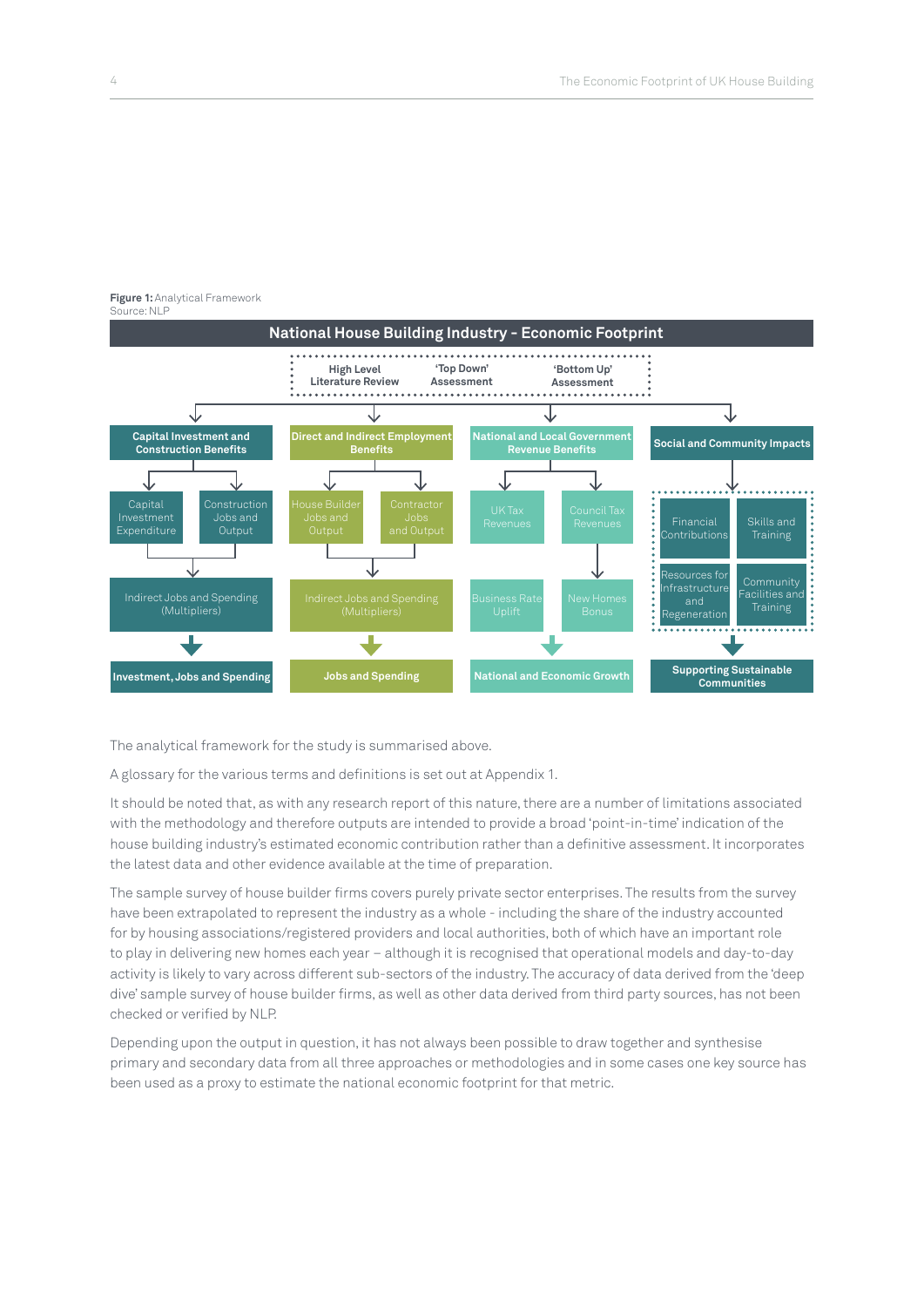## **HOUSE BUILDING IN THE UK 3**

## **The Need for Housing**

For decades, housing completions in the UK have not been keeping pace with estimates of housing need and demand. In 2004, the Barker Review of Housing Supply<sup>1</sup> found that to increase affordability by freezing the real time increase in house prices would require an additional 240,000 homes per annum across the UK. Figure 2 shows that this level of growth was not matched by completions in any of the last ten years. In total, since 1980 housing completions in the UK have averaged just 192,000 per annum, and in 2013-14 the figure was just under 141,000.



The problems faced with regards to lack of housing supply are stark; the UK has not built enough new homes for more

to reduce the long-term trend in house prices to zero real growth<br>Source: CLG Live Table 209 and K.Barker (2004) Review of Housing Supply

than a generation and the impact of the most recent recession has compounded this issue. One of the biggest impacts of a lack of housing supply is affordability; a knock on effect of this is that the quantity of concealed households is growing. To illustrate, ONS Data (2013)<sup>2</sup> shows that over 3.3 million adults in the UK aged between 20 and 34 were living with a parent (26% of this age group compared to 21% in 1996).

The latest English Housing Survey<sup>3</sup> found that in 2013-14 almost half (48%) of all households aged 25-34 rented privately, up from 45% in 2012-13. The proportion in this age group living in the private rented sector has more than doubled from 21% in 2003-04. Over the same 10 years, owner occupation in this age group dropped from 59% to 36%. Private tenants now spend 40% of their income on housing costs, compared to 20% of homeowners. The social consequences of a generation not being able to realise their housing aspirations are stark and, without an increase in supply, will only worsen.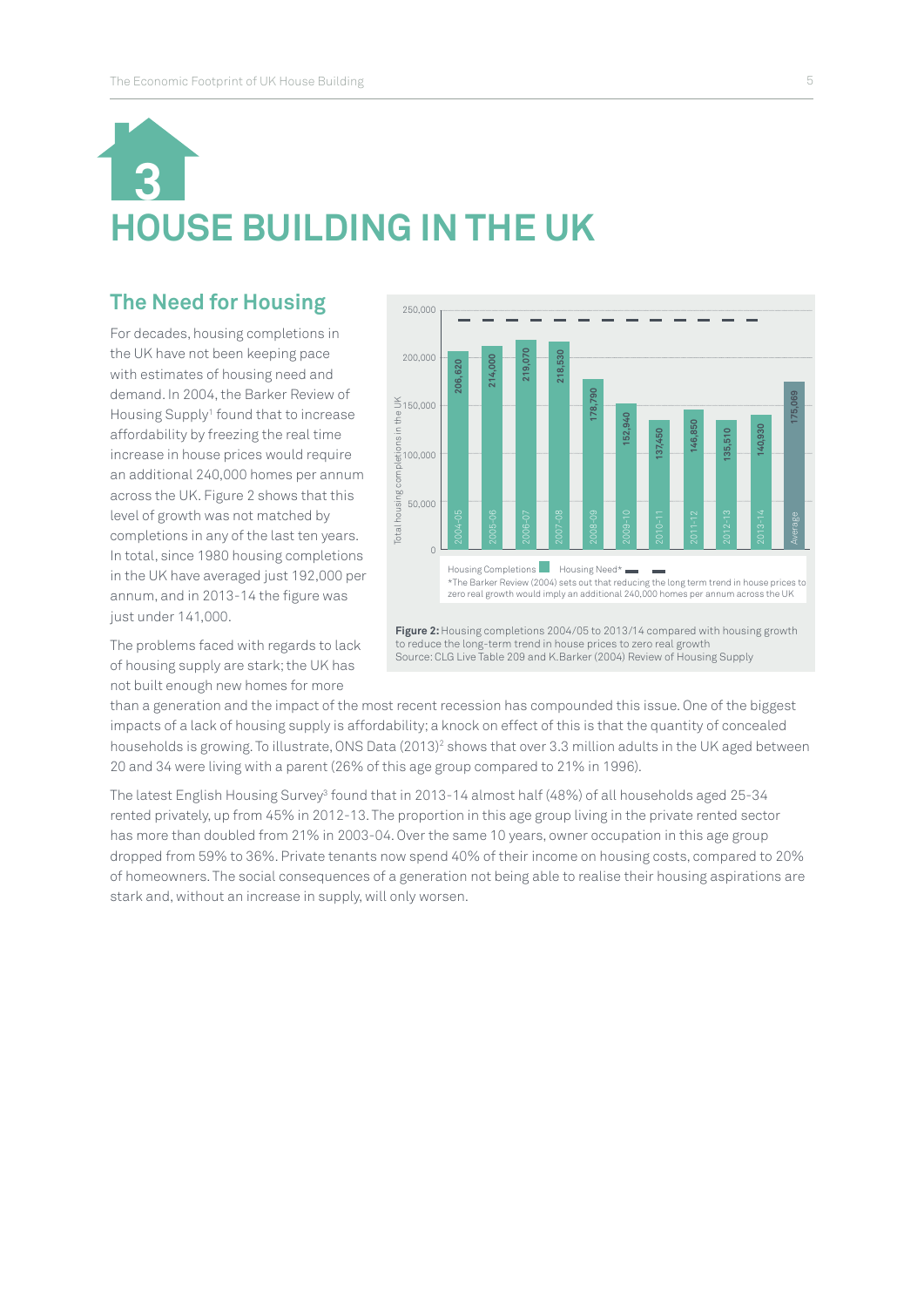## **The House Building Industry**

The supply of housing is delivered via a large number of different organisations. Government data indicates that there are around 30,460 individual enterprises involved in the construction of domestic buildings across the country4 generating in excess of £46 billion of turnover per annum. The HBF estimates c.3,000 house building firms, so the larger figure includes organisations in the supply chain as well as companies involved in repairs and maintenance.

So-called house builders represent just one part of the industry, and are not responsible for the entire value chain. Figure 3 below provides a summary illustration of some of the types of organisation that make up the supply of new housing and an indicative description of their role<sup>5</sup>.



Much commentary on the residential development industry (and indeed the analysis in this report) focuses on house builders, and it is these organisations that are generally the nexus of most housing output – responsible either directly or indirectly for the construction and disposal of new homes (through sale to private customers or to housing associations/registered providers). However their economic footprint (and indeed many of the factors driving their effectiveness) is shaped by other types of organisations. For example, a significant proportion of land is actually controlled and promoted through the planning system by land agents / developers who do not themselves build or sell houses<sup>6</sup>. Many house builders sub-contract some or all construction work to contractors, and procure materials from a range of individual suppliers.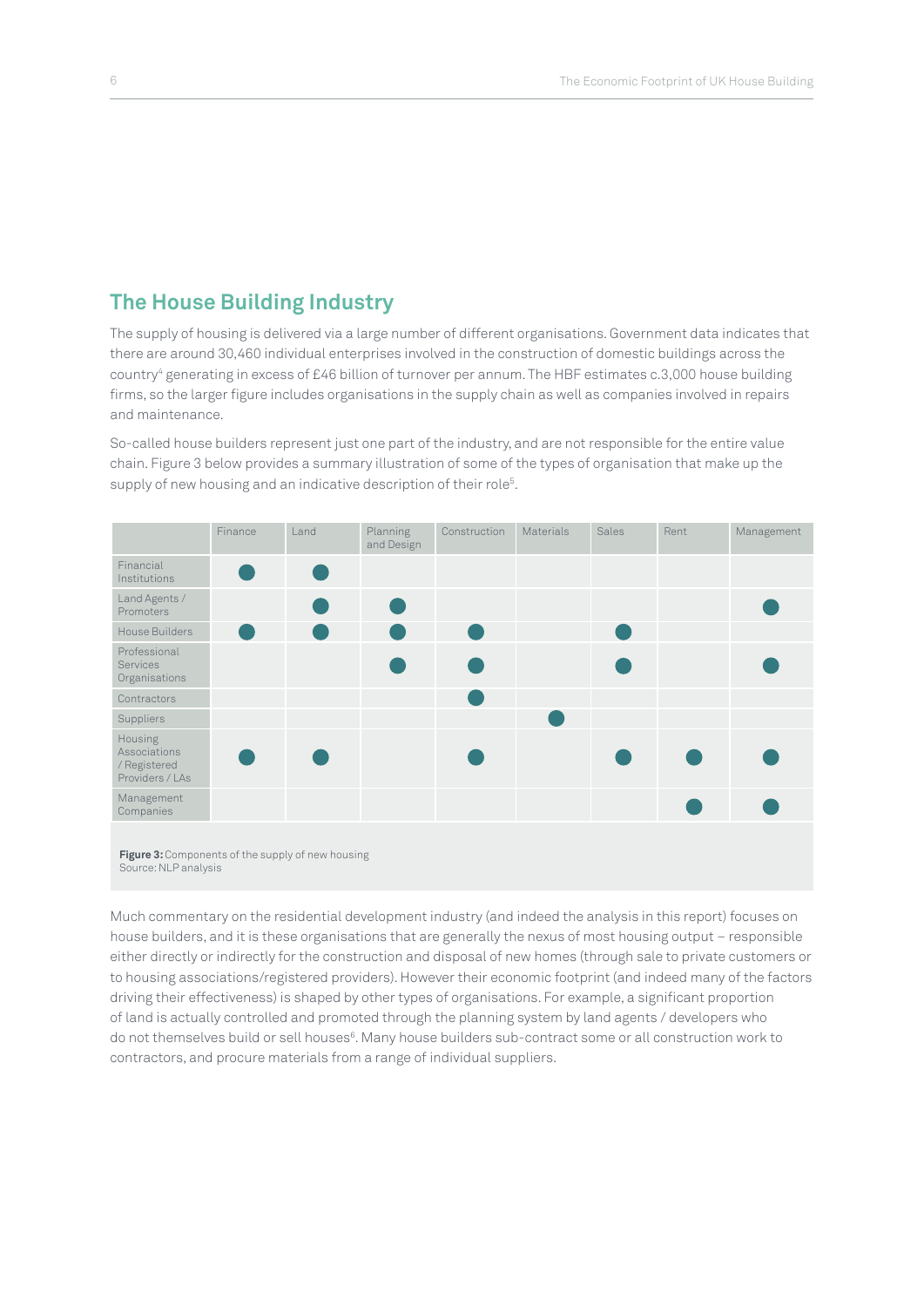In terms of the organisations responsible for building homes and the contribution by scale of output, Figure 4 provides an estimated breakdown, by size and type of house builder, of the responsibility for construction of new homes. This is drawn from a synthesis of data on Government housing completions combined with evidence compiled by the HBF and National House Building Council (NHBC)7 .

The analysis highlights that the industry comprises a range of different types of organisation – from large-scale national volume house builders, through to medium size and regional companies, as well a local builders, housing associations/registered providers and local authorities.

The NHBC notes that since 1988, the



**Figure 4:** Responsibility for UK Housing Supply by Size (no. of units) and Type of House Builder Source: CLG Live Table 209 / Housing Market Intelligence Report 2014 / NLP analysis

number of developers building up to 100 homes per year has fallen by 78%<sup>8</sup>. An industry characterised by a more diverse range of house builders is considered by many commentators to be crucial in order to increase the range of products on offer to homebuyers, help to insulate the market from external shocks and boost overall industry capacity. A 2013 Shelter Report<sup>9</sup> notes that a lack of diversity will hamper the step change increase in house building the UK requires. In practice, achieving this step change will mean all sectors of the industry (from the smallest to largest) being able to increase their supply, alongside encouraging new organisations to enter the market.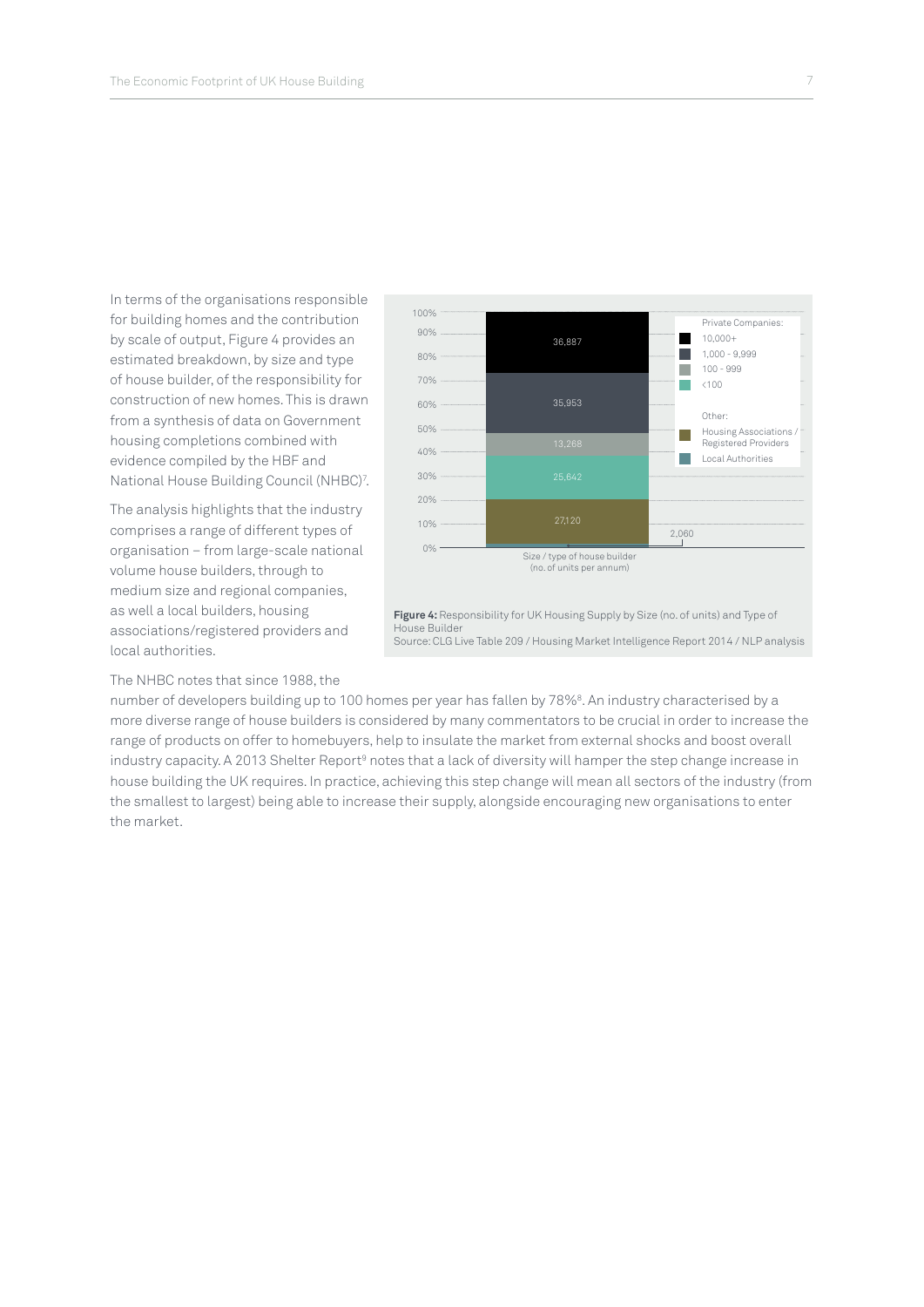



Housing is inextricably linked to the wider health of the economy and is often referred to as a key barometer of national economic performance. Its relationship with the wider economy can be characterised in three main ways; through the impact of activity in the housing (and wider construction) sector, through the way in which housing wealth affects consumption behaviour, and supporting the economic competitiveness of places.

The threat that a shortage of housing poses to the country's future economic success and stability is considerable, as noted by the Barker Review of Housing Supply. Whilst the focus of this report is on the national economic footprint of the house building industry, it is important to recognise that it also has a range of significant effects on economic performance at the regional, sub-regional and local level.

## **Housing as a Driver of Economic Growth**

At the national level, Government is clear on the economic importance of the house building industry and the role it can play in helping to stimulate economic growth and increase the pace of recovery<sup>10</sup>. In the recovery phase after recession, house building was seen in national policy as having a key role in leading the economy back towards growth and looking ahead is important in improving the long term competitiveness of the UK economy.

A defining feature of the house building industry is its significant and complex network of supply chains and contracting relationships, bringing together a vast array of trades, specialists and skills, from large manufacturers right through to sole traders. The breadth and depth of these supply chains means that the domestic spin-off benefits from house building activity are far greater than for many other economic sectors. Furthermore, the vast majority of goods and services used in the building of new homes originate from the UK itself, relying very little on imports and ensuring that the benefits of development are maximised within the country. For instance, research from 2009 showed the construction sector imported less than 8% of its supplies, while the UK car manufacturing sector imported nearly 28%<sup>11</sup>.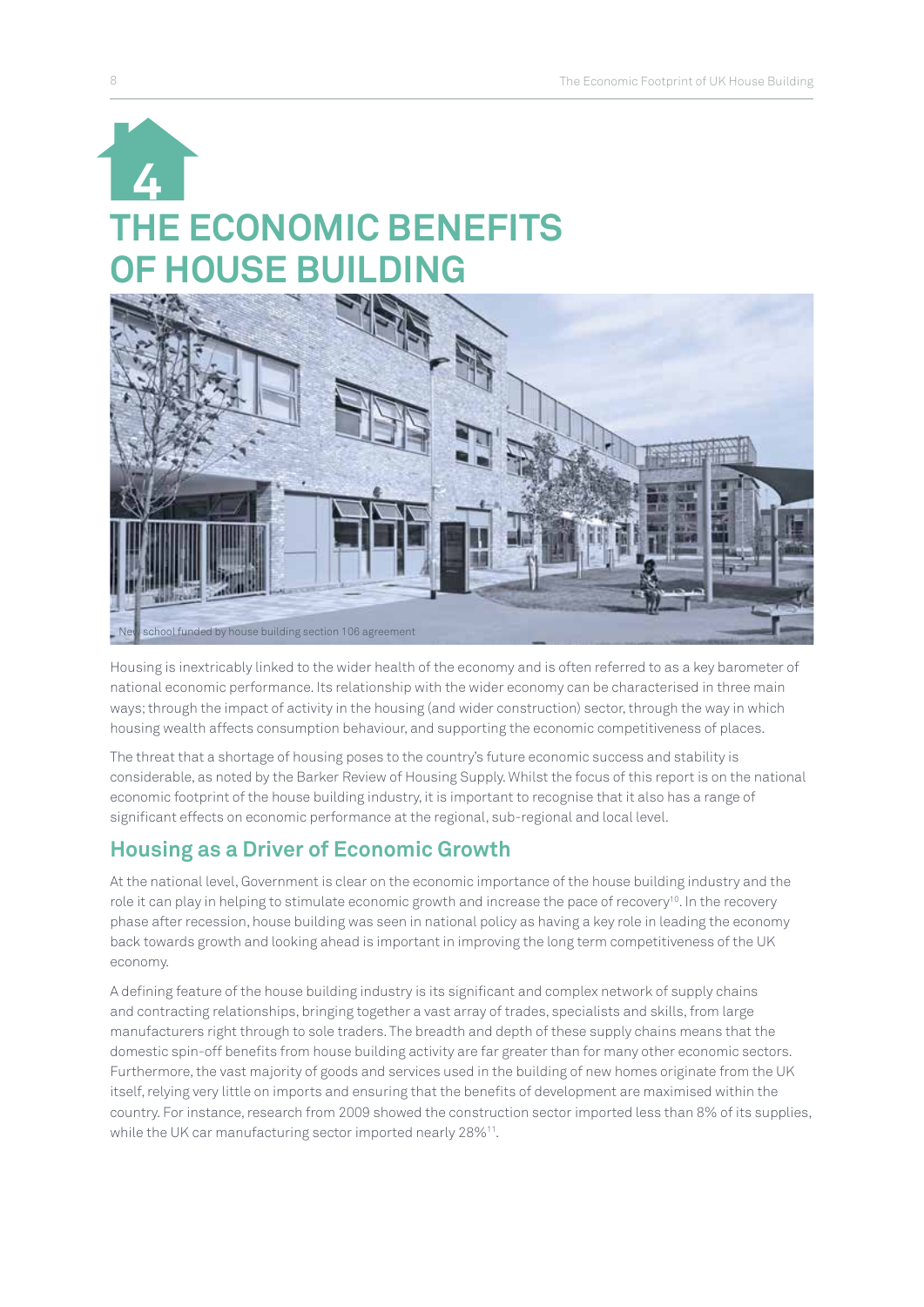## **Delivering 'Real' Jobs and Economic Value**

The house building industry is a major source of national employment and economic growth (as is demonstrated in section 5 of this report). Housing construction supports more jobs, compared with equivalent investment in many other sectors of the economy, because it supports a large amount of related activity such as concrete production, and glass and brick manufacturing.

It is sometimes claimed that house building does not generate 'real' jobs and economic value, perhaps because – at an individual site level – employment and output is perceived as relatively transient. Nevertheless, the industry does support real, permanent employment opportunities (Barratt alone directly employs 5,700 staff) – jobs are transferred from site to site as new housing is delivered and not tied to a permanent position at one specific location.

The house building industry (and construction industry more widely) also provides a crucial labour market entry point for young, lower skilled workers and those moving out of unemployment, and supports significant numbers of Apprenticeships each year<sup>12</sup>.

There are also significant parts of the country's economy and employment base that benefit more indirectly from house building and the value of consumption and spending generated by residents of new homes. As new residents spend money on goods and services in the local economy, this can have a positive impact on other sectors of the economy such as retail and leisure which depend upon consumer spending to sustain and grow<sup>13</sup> and generate local employment opportunities.

## **Supporting Labour Market Mobility and Wellbeing**

Housing can have a positive impact on the national economy through its relationship with labour market mobility. A healthy, well-functioning labour market requires a good supply of housing that is affordable for local people to enable them to move jobs freely and match up skills supply with employer demand<sup>14</sup>, supporting their ability to achieve their economic potential. Whilst the relationship between labour market flexibility and housing is a complex one, in general terms a dysfunctional housing market (and shortage of housing in the right place, of the right type) can inhibit labour market mobility (particularly for lower and intermediate level skills) and in turn stifle economic growth at a national level<sup>15</sup>. This has place-competitiveness impacts, summarised later in this section.

Housing supply issues can also have a fundamental impact on the quality of life of individuals and households (including educational attainment<sup>16</sup> and health<sup>17</sup>).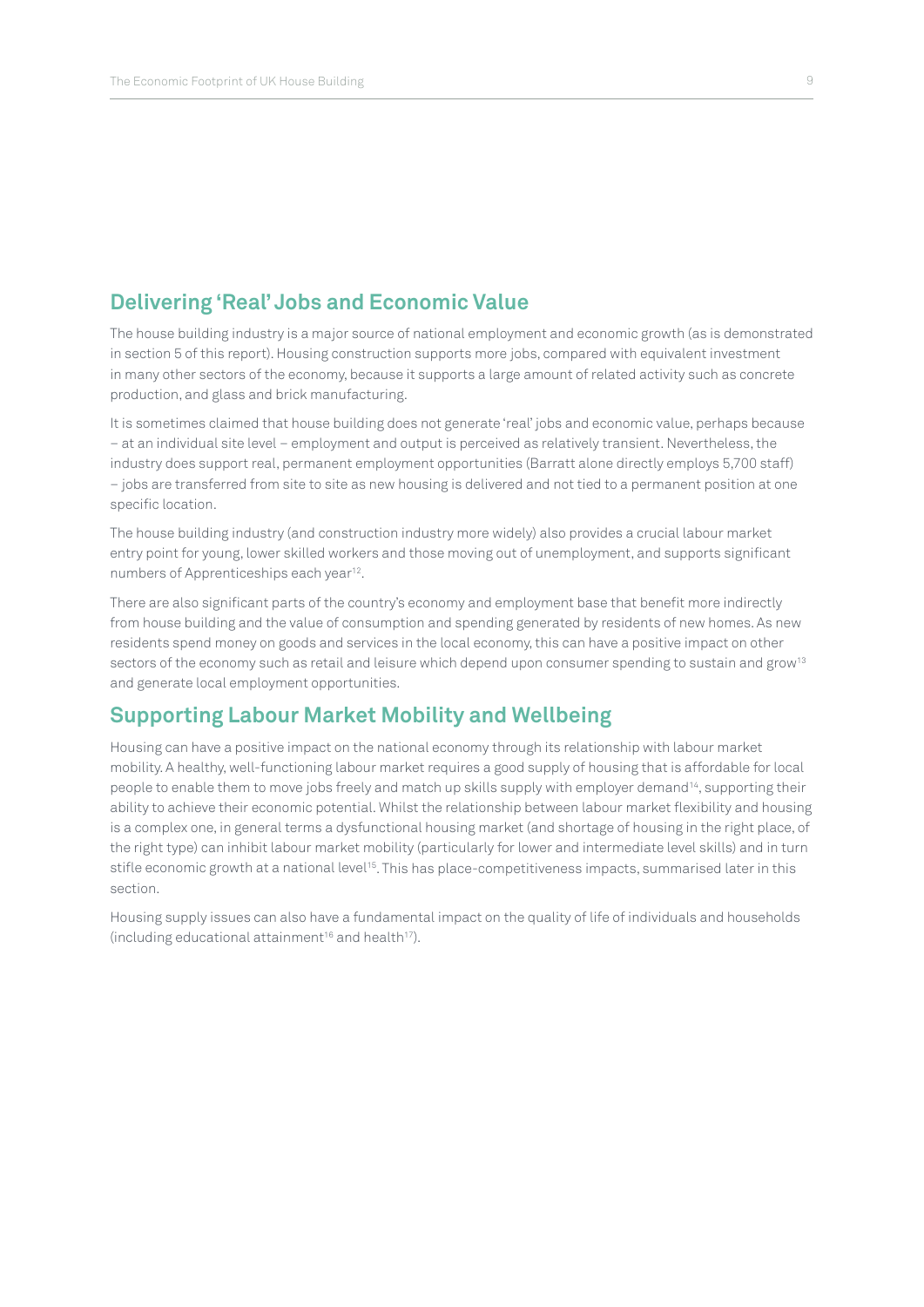## **Enhancing Place Competitiveness and Local Economic Development**

Another indirect effect that housing can have upon the economy is through its longer-term impact on the perceived competitiveness of specific locations<sup>18</sup> and the costs of mitigating the social and environmental problems associated with poor or insufficient housing<sup>19</sup>. A well-functioning housing market is considered important for an area to remain competitive and attractive to business and economic activity, which in turn will drive the economic growth the country needs.

Although there is a lack of firm quantitative evidence on the direct role of housing quality and supply on place competitiveness - due to the complexity of the impact of quality of life (of which housing plays one part) at different spatial scales - some ongoing research for the Homes and Communities Agency suggests that housing quality (as proxied by various measures) is a significant explanatory variable associated with levels of worklessness and Gross Value Added per employee at a local level<sup>20</sup>.

As highlighted above, in areas of high economic growth and high labour demand it is crucial that the supply of workers is not inhibited by a constrained supply or availability of housing. The problem of housing affordability has the potential to have a negative impact on the ability of certain key competitive locations that provide unique productivity opportunities to the UK (such as Cambridge) to remain competitive. Recent research by London First<sup>21</sup> found that 73% of businesses think London's housing supply and costs are a significant risk to the capital's economic growth – in the context that London contributes around a quarter of UK Gross Domestic Product (GDP), that is a consideration of national significance.

New housing along with other development, can also help support investment in local infrastructure, including transport, public realm, and social and community facilities. Similarly, delivery of new housing plays a critical role in bringing forward, and making viable, sites for economic and commercial development, thereby creating new jobs and economic growth. The cross-subsidy offered by residential development remains critically important to the future delivery of new jobs across the country, particularly in more marginal areas away from key commercial centres where viability is more of an issue.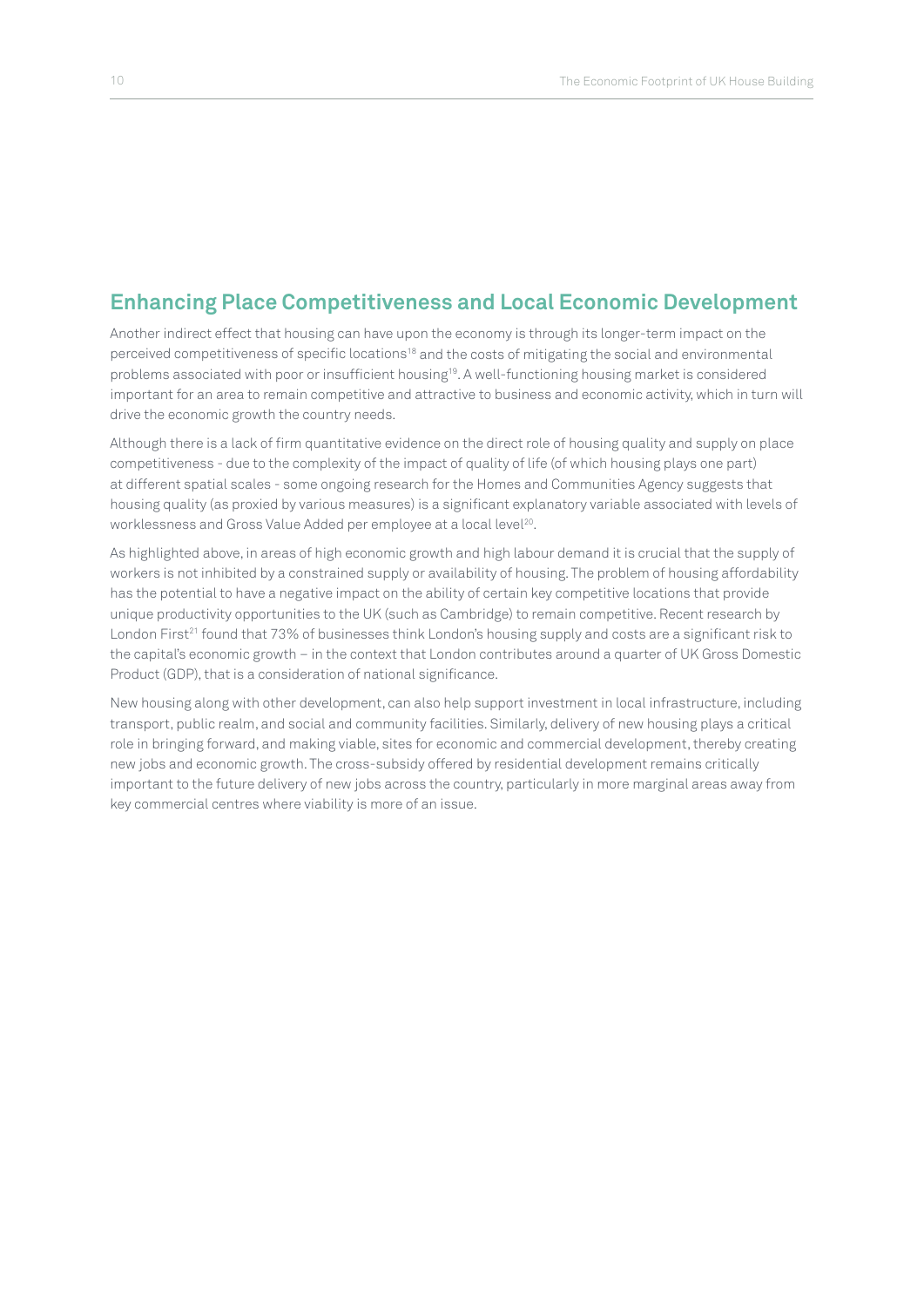## **THE INDUSTRY'S ECONOMIC FOOTPRINT 5**



House building makes a direct contribution to the UK's GDP through the economic output or Gross Value Added (GVA) that it produces. The industry supports a significant scale of employment and contributes to UK public finances through the tax revenues that it generates.

Looking more broadly, house building activity has an important role to play in stimulating further demand and economic activity through its extensive supply chains and networks, which in turn generates additional output, employment, spending and tax contributions.

This section draws together a number of data sources in order to quantify and present the range of economic benefits and impacts that house building generates for the national economy. Impacts are generally presented for the UK as a whole, although where this is not available this is clarified where relevant.

## **Capital Investment and Expenditure**

The value of capital investment and expenditure generated by the industry on acquiring new land for housing development is significant. House builders are constantly investing in new land and sites in order to build their development pipeline and this expenditure can be reinvested into the UK economy.

Based on our sample survey of house builder firms it is possible to estimate that across the UK, annual capital investment and expenditure on new land for housing development amounts to nearly £11 billion. Theoretically this land has the potential to yield a significant supply of new homes. However, some of this land is associated with a strategic or longer term development pipeline, and does not currently benefit from any planning status, and indeed due to planning uncertainty, may well not be successful in securing allocations in local plans or planning permission. Based on our survey, the estimate is that house builders invested in land with equivalent capacity of 325,000 homes to feed their short term pipelines and on sites that are therefore anticipated to be developed in the coming years alongside those homes on sites acquired in previous years. How quickly these will come forward will largely depend on the time it takes for them to negotiate the planning process.

In addition, it is estimated that the house building industry generates over £1.5 billion of net capital expenditure<sup>22</sup> per year on acquiring or upgrading physical assets such as property, industrial buildings or equipment to support day-to-day commercial operations.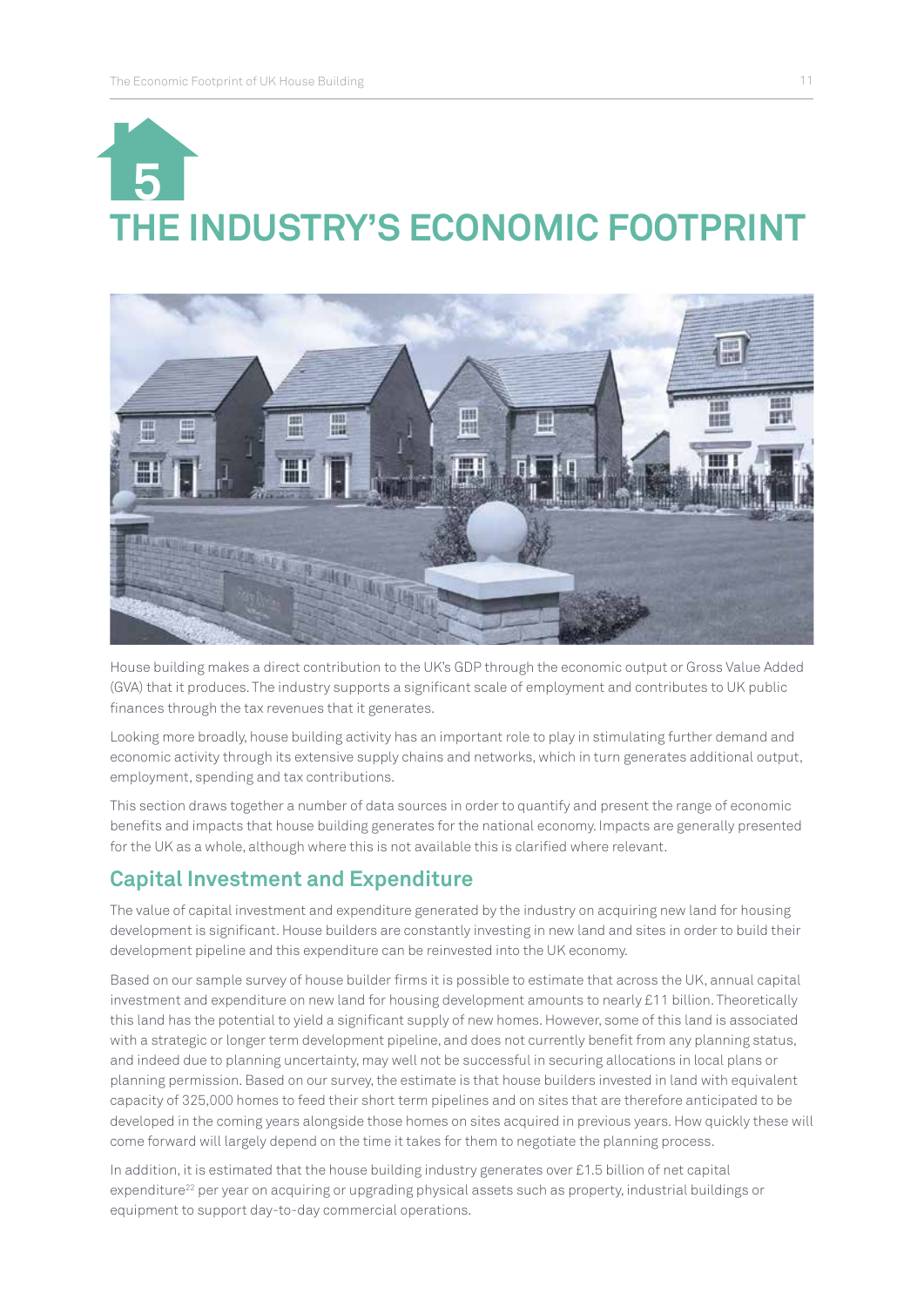## **Economic Output**

House building has an important role to play in generating economic output within the construction industry. As shown in Table 1 to the right, the construction sector as a whole generated £15.4 billion of economic output (as measured by construction sector orders) in Quarter 3 of 2014. Nearly a third of this (£4.8bn or 31%) was generated by private and public sector house building.

Extrapolated across the full calendar year 201423, this implies that private and public sector house building contributes £19.2 billion of economic output each year to the UK economy, although this may be affected by seasonal factors. This includes house builders themselves as well as their contractors and suppliers, but excludes induced economic output.

| <b>Type of work</b>   | <b>Output (£ billions)</b> | % of total |
|-----------------------|----------------------------|------------|
| <b>Private sector</b> | 11.4                       | 74%        |
| Housing               | 4.4                        | 28%        |
| Infrastructure        | 1.4                        | 9%         |
| Industrial            | 0.7                        | 4%         |
| Commercial            | 5.0                        | 33%        |
| <b>Public Sector</b>  | 4.0                        | 26%        |
| Housing               | 0.4                        | 2%         |
| Infrastructure        | 1.2                        | 8%         |
| Other                 | 2.4                        | 15%        |
| <b>Total</b>          | 15.4                       | 100%       |

**Table 1:** Value of construction output by type of work (Q3 2014) Source: House of Commons, (2014), The construction industry: statistics and policy

It is also possible to estimate how much GVA (a measure of economic output) the house building industry directly generates using data from the Annual Business Survey. Across the UK as a whole, house building<sup>24</sup> was reported to generate £13.7 billion<sup>25</sup>, but this figure will exclude some supply chain and induced impacts.

It is recognised that the industry has a large number of dependencies resulting from a substantial supply chain, and that it is important for the role it plays in underpinning and enabling growth in other sectors<sup>26</sup>. As a result, the house building industry specifically– including building and maintenance and repairs – is estimated to account for around 3 per cent of the UK's total GDP<sup>27</sup>. Analysis by Savills estimated that for every 50,000 new homes built, approximately 0.5% is added to national GDP<sup>28</sup>.

The supply chain impacts of the house building sector supports significant levels of wealth generation. A number of recent studies have sought to quantify the scale of multiplier effect that direct economic output in house building has upon the wider supply chain, on both a national and individual house builder basis. An economic study conducted by L.E.K. Consulting indicates that every £1 spent on construction output generates a total of £2.84 in total economic output (i.e. GDP increase)29. Meanwhile, a recent assessment of Barratt Developments' socio-economic impact<sup>30</sup> estimates that a £1m investment in house building will generate £2.41m in the UK economy in total: representing a GVA multiplier effect 2.41. This analysis draws upon a Centre for Economics and Business Research (CEBR) report for National Housing Federation<sup>31</sup> (NHF) and GVA per worker averages produced by Experian.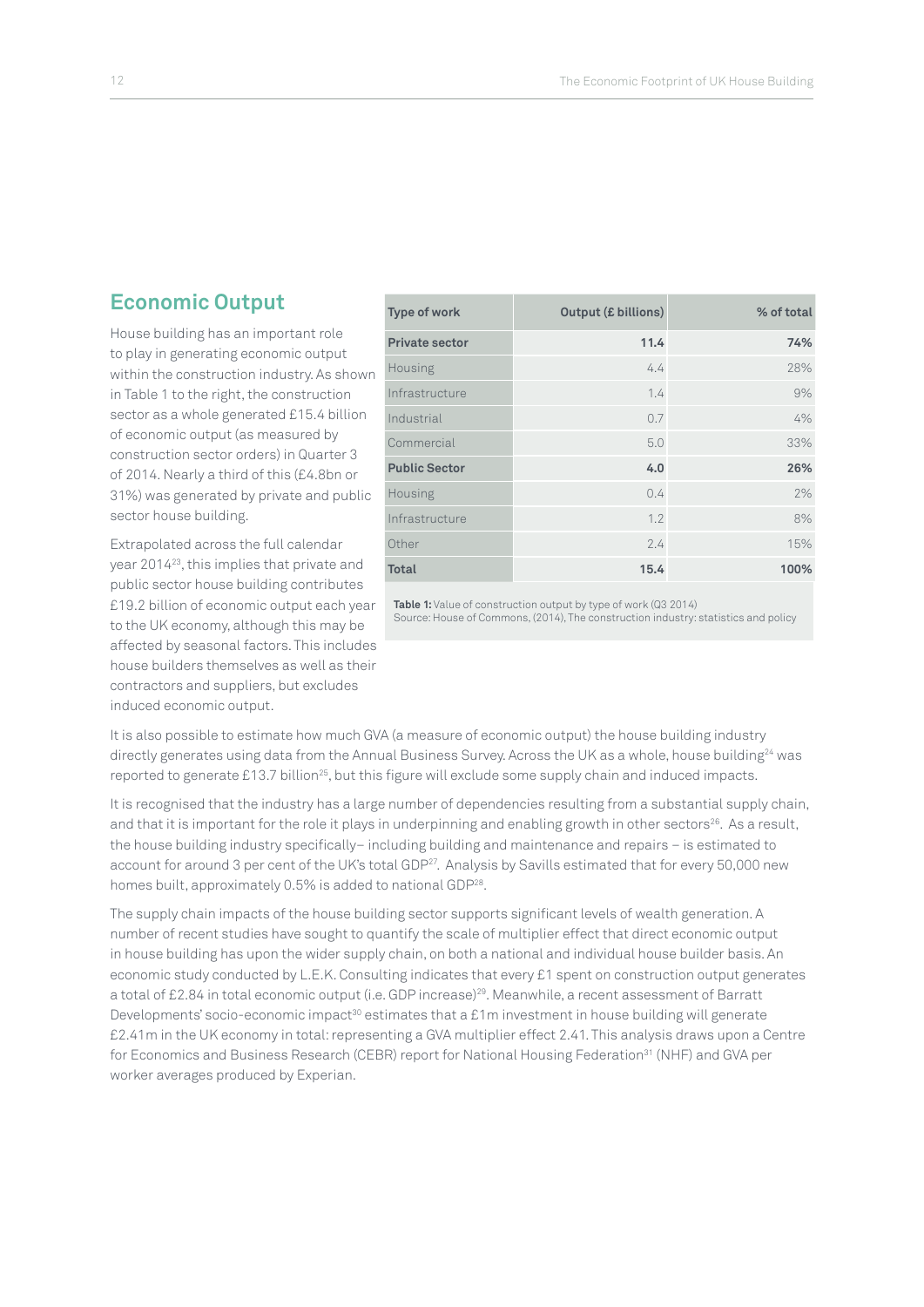### **Employment**

House building plays a significant role in creating and supporting employment across the country. This includes people directly employed by house building firms and their contractors, as well as employees supported in the wider supply chain (i.e. in firms that supply house builders with goods and services) and in the wider economy through the spending power of house builder, contractor and supply chain firm employees.

#### **Direct Employment**

Whilst there is no agreed figure regarding the size of the house building sector in terms of direct employment, official Government data collated as part of the Business Register and Employment Survey (BRES) provides an estimate of the number of people directly employed in the construction of domestic buildings; in 2013, this equated to 230,800<sup>32</sup>. A very similar figure is identified by the Annual Business Survey which recorded a total of 233,300<sup>33</sup> people employed within the construction of domestic buildings in 2013. This is equivalent to just under 18% of total employment within the UK construction sector in 2013.

This includes employees directly employed by house builder firms and organisations as well as firms contracted to deliver new homes on behalf of the country's house builders. It should be noted that direct employment of trade labour by house builders is low, with only 15% of the workforce estimated to be employed directly.34 The construction industry as a whole (as well as house building more specifically) relies on a high degree of subcontracting to specialist firms to carry out the bulk of housing construction on a site-by-site basis.

Based on our sample survey of house builder firms it is possible to estimate that across the UK as a whole, house builder firms and organisations directly employ nearly 71,000 people. Our survey results would suggest the number of personnel on site (including both direct employees and sub-contractors) is equivalent to 939,000 over the course of a year, although this figure is not a Full Time Equivalent figure and indeed is likely to include some double-counting, reflecting multiple contracts and sites.

A number of recent studies have sought to quantify the number of direct jobs created by house building activity across the UK. For example, Professor Michael Ball's report on behalf of the HBF and Construction Skills (2005) found that volume builders (> 500 units p.a.) created around 1.2 direct full time jobs per dwelling, compared to an industry average of 1.5 full time jobs<sup>35</sup>.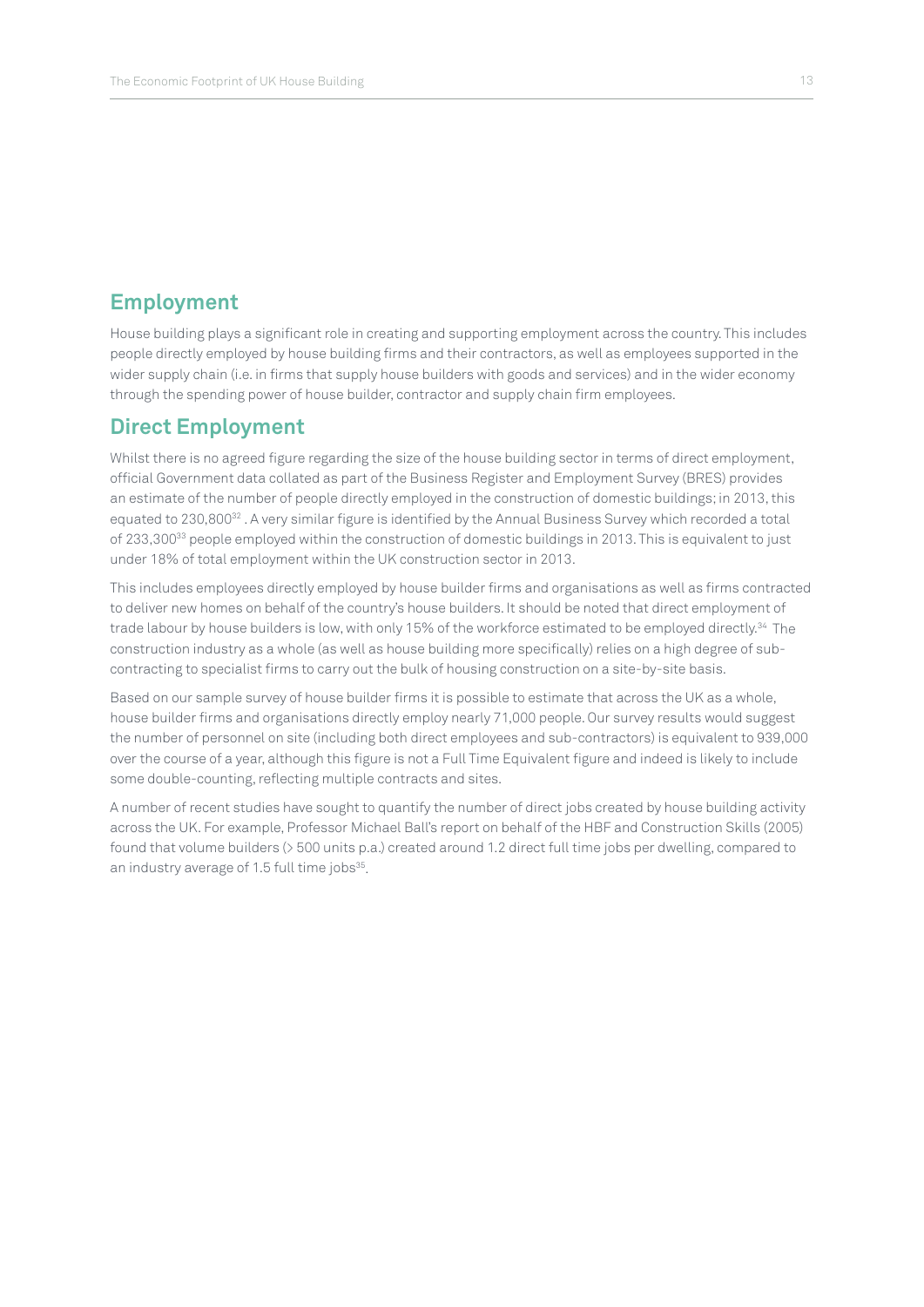## **Indirect and Induced Employment**

In addition to direct and on-site employment, it is widely recognised that the house building industry has a large supply chain, and this was reflected by our survey of firms which identified a larger number of suppliers – albeit many of whom will supply more than one house builder. Annual expenditure on suppliers (i.e. providing goods, services and materials) across the UK house building industry is estimated to total £5.5 billion, based on our sample survey of house builder firms. Much of this supplier spending is retained within the UK; for example, it is estimated that for every £1 spent in construction at least 90% stays in the UK<sup>36</sup>.

Recent studies have identified a range of multipliers to calculate the extent of the sector's supply chain in employment terms, as summarised below:

- a. The work by Professor Ball estimated that for every 50,000 homes built, approximately 75,000 direct jobs and 50,000 indirect jobs are supported<sup>37</sup>, indicating that every 1 direct job supports 0.5 indirect jobs in the supply chain;
- b. Ernst & Young's Economic Impact Assessment for the Berkeley Group identifies a supply chain multiplier in construction of 1.53, i.e. 1 construction job supports 0.53 jobs elsewhere in the supply chain<sup>38</sup>; and
- c. The CEBR report for the NHF 2013 identifies a supply chain multiplier of 1.78, i.e. 1 construction job supports 0.78 jobs elsewhere in the supply chain.<sup>39</sup>

When also taking into account induced employment effects – i.e. employment supported by the wage spending of construction and supply chain workers in shops, services and other businesses throughout the UK economy a range of higher 'combined' employment multiplier figures can be identified by recent studies:

- a. CEBR's report for the NHF identifies a multiplier of 2.51. This indicates that for every 1 construction job, 1.51 indirect and induced jobs are created elsewhere in the supply chain and wider UK economy<sup>40</sup>;
- b. Drawing upon company specific data, Ernst & Young's assessment of Berkeley's Economic Impact identifies a multiplier of 2.53, indicating that for every 1 construction job created by Berkeley, 1.53 jobs are created elsewhere; and
- c. Barratt Developments' 2014 Socio-Economic Footprint identifies a multiplier of 2.641, indicating that for every 1 direct job created, 1.6 jobs are created elsewhere.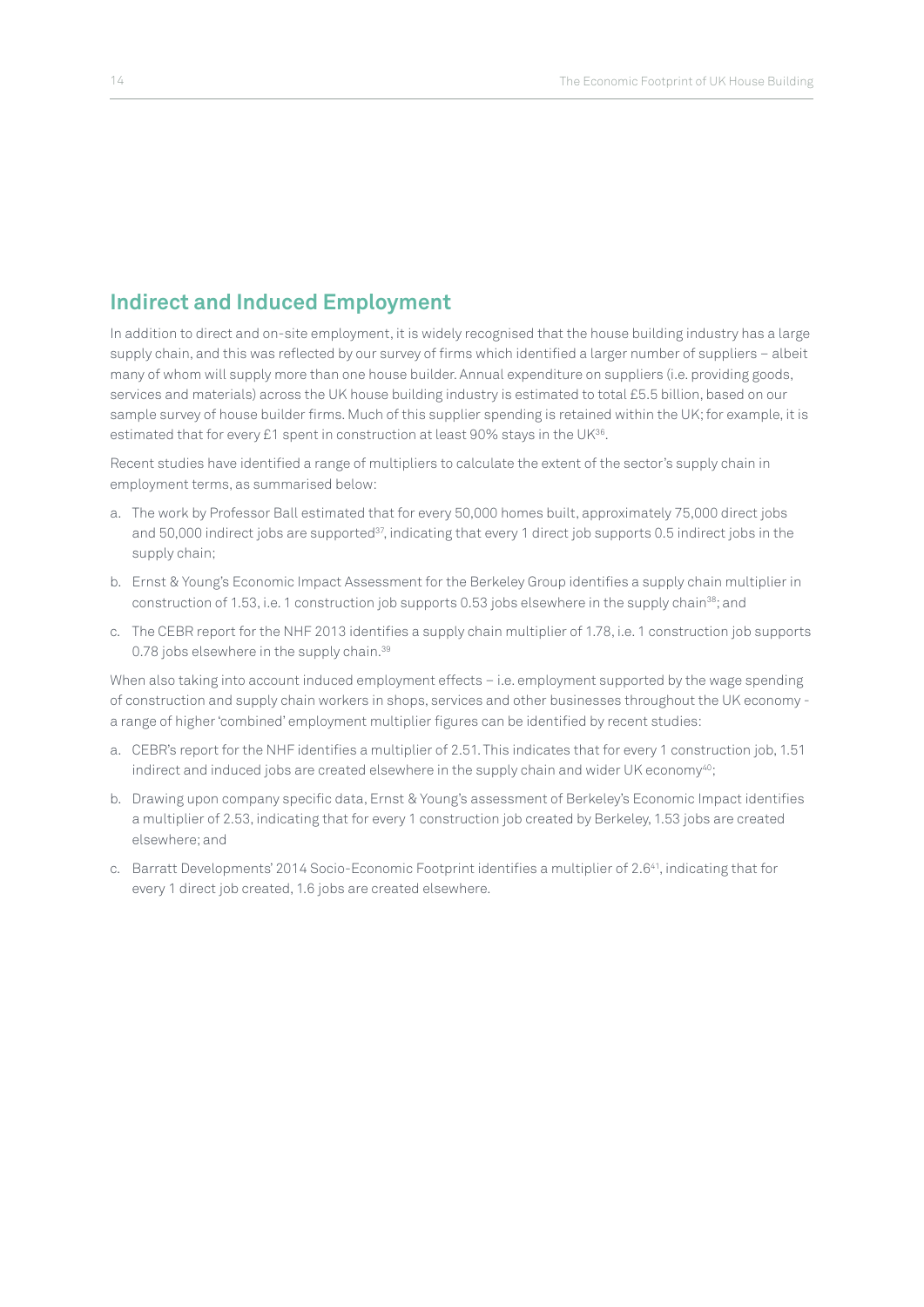## **Employment Summary**

In overall terms, the national house building industry is estimated to support up to 606,580 people across a range of organisations, operations and occupations. As summarised in Table 2 on the right, just over a third (38% or 233,300) of these employees are directly employed by house building firms and organisations and their subcontractors. The remaining 373,280<sup>42</sup> is relatively evenly split between indirect employees (i.e. those working within the house

|                                                                                  | Total               |
|----------------------------------------------------------------------------------|---------------------|
| Direct employment supported (i.e. by house builders<br>and their subcontractors) | 233,300             |
| Indirect employment supported (i.e. in the house<br>building supply chain)       | $116,650 - 181,970$ |
| Induced employment supported (i.e. in the wider<br>economy)                      | $235,630 - 191,310$ |
| Total employment supported (direct, indirect and<br>induced)                     | $585,580 - 606,580$ |
|                                                                                  |                     |

**Table 2:** Summary of House Building Employment

Source: NLP analysis (based on the range of sources and employment multipliers outlined above)

building supply chain) and other employees working across the wider economy, for example providing goods and services to house builder, subcontractor and supplier employees.

This scale of employment supported by house building is equivalent to between 4.2 and 4.3 direct, indirect and induced jobs per dwelling built<sup>43</sup>.

### **UK Public Finances**

The house building industry also makes a significant contribution to UK plc through tax revenues generated by house builders and their supply chains.

Stamp Duty Land Tax (SDLT) is charged on all purchases of houses, flats and other land and property in the UK over a certain price and generates over £9.3bn per year for the exchequer<sup>44</sup>. House builders alone are estimated through our survey sample to generate £355 million of Stamp Duty Land Tax per year through sales of new build homes, and this figure seems likely to be an underestimate given the sector's share of the market.

Corporation tax is levied on profit generated by house builders and provides a direct revenue stream for UK plc. Based on our sample survey, it is estimated that house builders incur nearly £359 million of corporation tax each year, of which £102 million was 'paid' in the most recent year<sup>45</sup>, reflecting the fact that, in accounting terms, the majority of house builders were, in the survey year, still incurring losses associated with the recent recession and downturn in activity.

House builder firms also make a significant contribution to HMRC revenues through employee related National Insurance and Pay As You Earn (PAYE) contributions, which are estimated to total over £807 million per year. This figure excludes tax paid by employees in contractors and the supply chain.

The industry also contributes to the Exchequer through a range of other taxes such as landfill tax, business rates and non-recoverable Value Added Tax (VAT).

More broadly, analysis undertaken by KPMG and Shelter estimates that for every £1 spent on housing construction, 56p returns to the exchequer of which 36p is direct savings in tax and benefits<sup>46</sup>.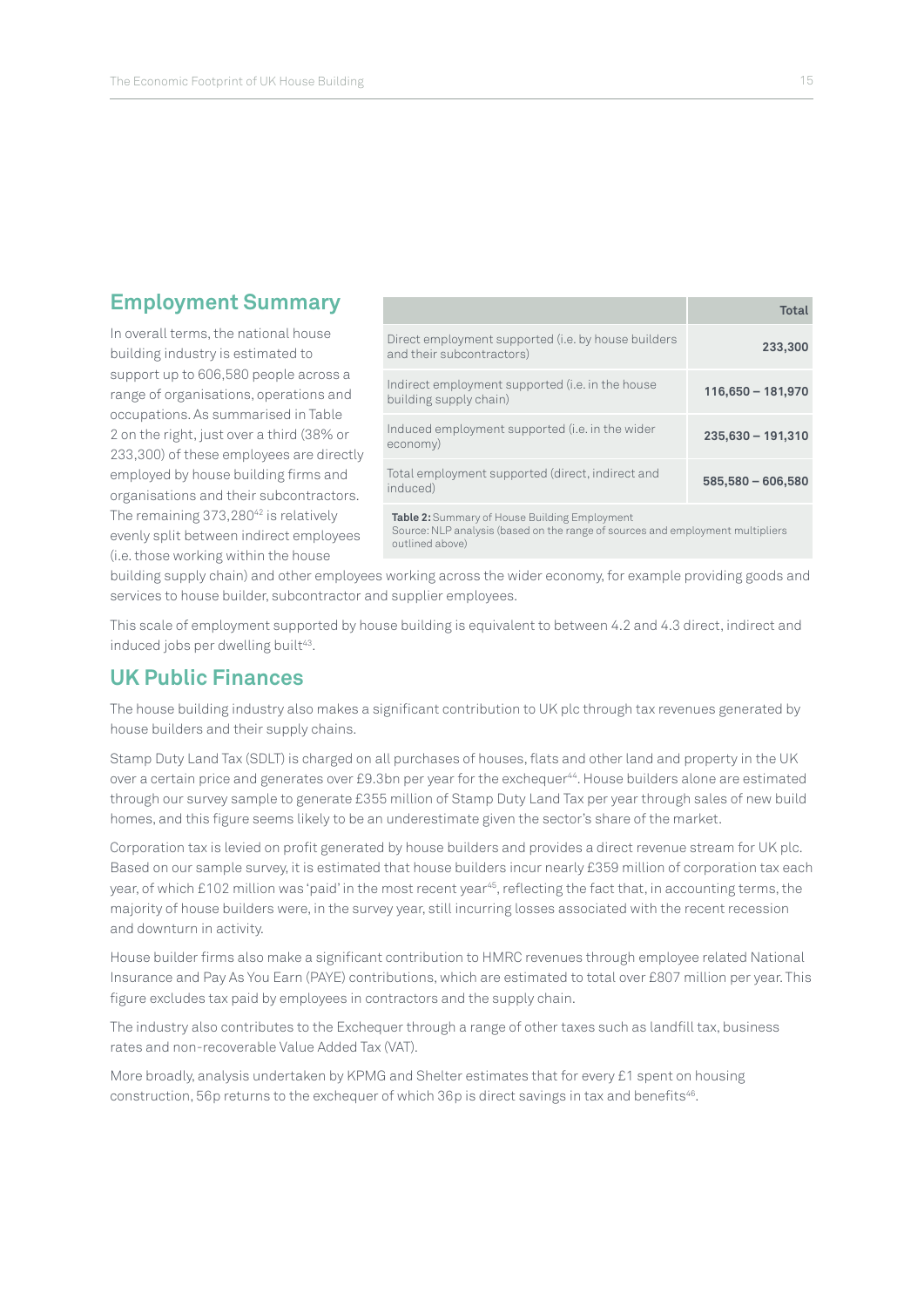## **Local Authority Fiscal Benefits**

The house building industry also delivers economic benefits for local authorities through financial receipts generated in the form of New Homes Bonus (NHB) payments and ongoing Council Tax. At a time when finances are constrained through the Government's public sector austerity measures, this additional revenue represents a significant source of income for local authorities.

In 2010, the Coalition Government introduced an incentive-based scheme to support delivery of new housing. The NHB matches for a six year period the increase in Council Tax income from new homes, or homes brought back into use. Payments are not ring-fenced and therefore allow local authorities to use Bonus payments in the most beneficial way to support their needs. A premium is payable on affordable housing units. In the financial year 2014-15, NHB allocations to local authorities across England amounted to £917 million<sup>47</sup>, bringing total allocations up to £2.2bn over the 4 years between 2011 and 2015. There is, however, a redistributive effect associated with NHB, linked to its design, which means that authorities who are rewarded for housing output in their areas do so at the expense of other locations.

Ongoing Council Tax generates £23.4bn<sup>48</sup> each year for local authorities across England. It is estimated that residents of the 140,930 additional homes built across the UK in 2013/14 alone contributed just under £180 million of Council Tax receipts.

## **Local Community Benefits**

In addition to delivering much needed housing and supporting employment across a range of sectors of the economy, house building also provides a wide range of other economic benefits for local communities through financial and other contributions made through the planning system.

#### **Section 106 and CIL Contributions**

Section 106 of the Town and Country Planning Act 1990 (amended) provides a tool for securing investment in essential infrastructure arising from the impacts of development and this contribution can be used by local authorities to fund new services and infrastructure in the local area. Key examples include education, healthcare and leisure facilities, transport and highway improvements and the provision of public open, play and amenity space.

Based on our sample survey of house builder firms it is possible to estimate that across the UK, over £576 million of s.106 contributions are made each year towards funding these facilities and services. The majority of this funding relates to financial contributions made to the local authority, with the remaining associated with works undertaken directly by house builders to construct and/or implement the facilities themselves. S.106 contributions most commonly relate to education provision (i.e. school places), although significant financial contributions are also made through house building activity towards funding public open space, community facilities and improvements to public transport and highways (Table 3). Due to the challenges experienced by some respondents in collecting comprehensive data on s.106 agreement obligations, it is considered that this figure is likely to be a conservative estimate.

The Community Infrastructure Levy (CIL) was introduced by Government in 2012 to allow local authorities in England and Wales to raise funds from developers undertaking new building projects in their area. The income can be used to fund a wide range of infrastructure including road improvements, flood defences, schools, hospitals, park improvements, green spaces and leisure centres. The CIL is levied separately to s.106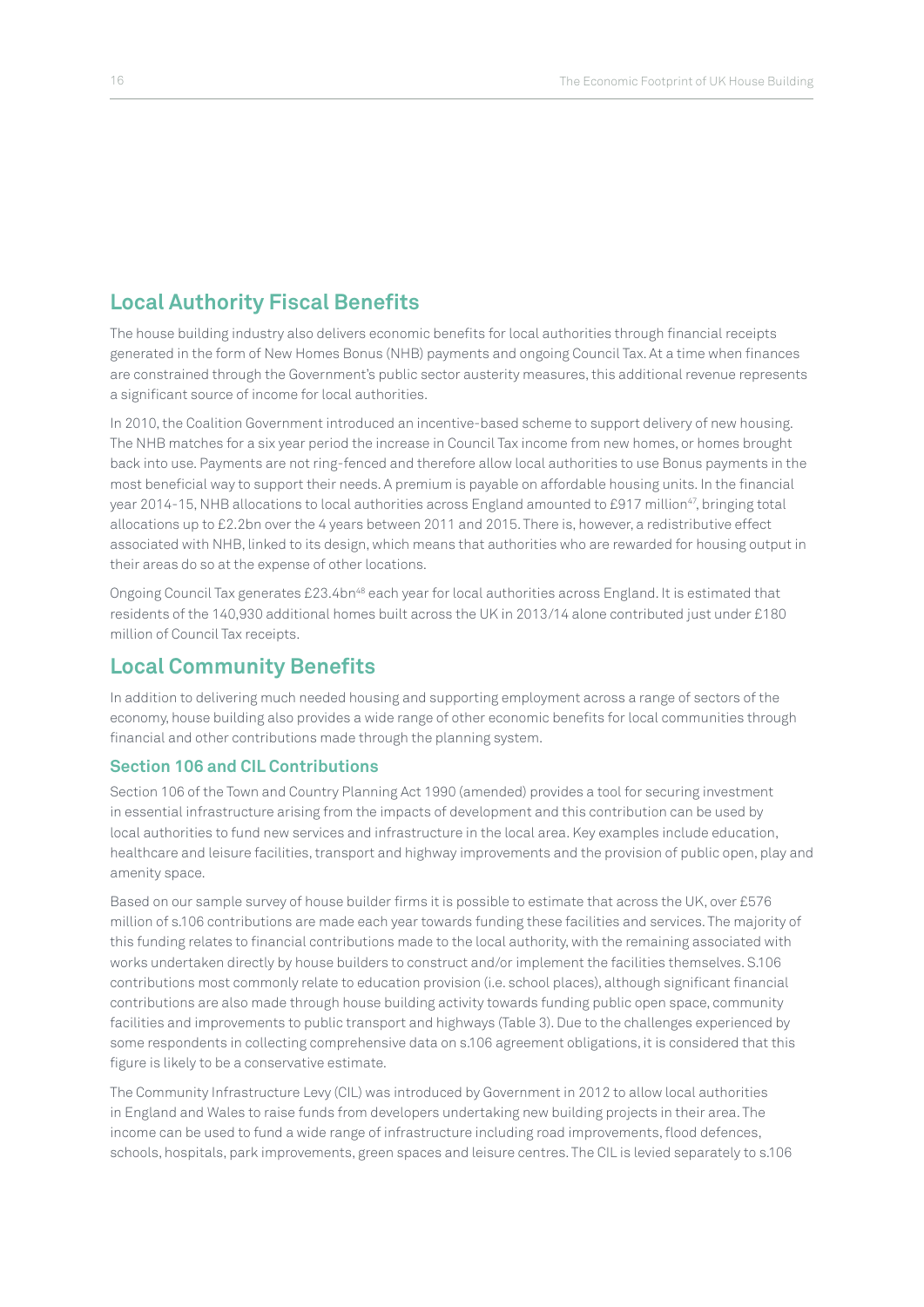contributions. Based on the sample survey of house builder firms, it is estimated that the industry generates over £33 million of CIL contributions each year to support local community infrastructure. This relatively modest amount reflects that, at the time of writing, just 70 local authorities are recorded as having adopted Charging Schedules, many of them having done so late in 2014, thus unlikely to have been reflected in the figures<sup>49</sup>. This figure will increase significantly in future years as more local authorities adopt CIL charging schedules.

| <b>Type of Facility</b>                                                           | Annual s.106<br><b>Contributions</b> |
|-----------------------------------------------------------------------------------|--------------------------------------|
| <b>Education facilities</b>                                                       | £225.3m                              |
| Public open space                                                                 | £72.6m                               |
| Youth and community facilities                                                    | £40.2m                               |
| Sport and leisure facilities                                                      | £18.2m                               |
| Healthcare facilities                                                             | £5.9m                                |
| Other contributions (including public transport,<br>highways and public art)      | £213.8m                              |
| <b>Total</b>                                                                      | £576m                                |
| Table 3: S.106 Contributions by Type<br>Source: HBF/NLP House Builder Survey 2015 |                                      |

**Affordable Housing**

House building also has an important role to play in supporting mixed and sustainable communities by providing affordable housing as part of residential schemes to help meet the housing needs of local people. Affordable housing is defined as social rented, affordable rented and intermediate housing, provided to eligible households whose needs are not met by the wider market. It must remain at an affordable price for existing and future eligible households.

A total of 42,710 affordable homes were delivered in England in 2013-1450, representing approximately 38% of all residential dwelling completions. The majority (73%) of these homes were delivered in the social rented sector with the remaining 27% being made available for affordable home ownership (so called 'intermediate' affordable housing).

These affordable homes were delivered through a combination of private sector house builders, registered providers of social housing and local authorities. Based on our sample survey of house builder firms, it is possible to estimate the value of affordable housing sales (associated with private enterprise house builders) at £1.9 billion per year across the UK, representing a total discount to market value (in effect, a subsidy) of around £1.2 billion or 38% on average. This represents £3.1bn of affordable housing.

Whilst the latest official published Government data on affordable housing contributions is a little out of date, it was estimated that in 2011-12, approximately 32,000 affordable homes were agreed through section 106 agreements, with a total value of £2.3 billion<sup>51</sup>. A further £1 billion was paid in direct contributions towards affordable housing. Delivery of this would be extended over more than one year.

#### **Resident Expenditure**

New housing development also offers an opportunity to increase local expenditure as residents spend their money on goods and services in the local area. It is estimated that residents of the 140,930 additional homes built across the UK in 2013/14 generated £3.8 billion<sup>52</sup> of spending over the course of the year<sup>53</sup> and a further £705 million of one-off spending on furnishing and decorating a property to make their new house 'feel like home'. This latter figure (based on a notional £5,000 per dwelling<sup>54</sup>) could be an under-estimate: a recent survey of residents living in a new development by Barratt in Middlesbrough found average 'first occupation' spending was around £10,000 per dwelling. This additional expenditure in turn supports a range of retail and leisure jobs in local service sectors, helping to maintain the vitality of local economies across the country.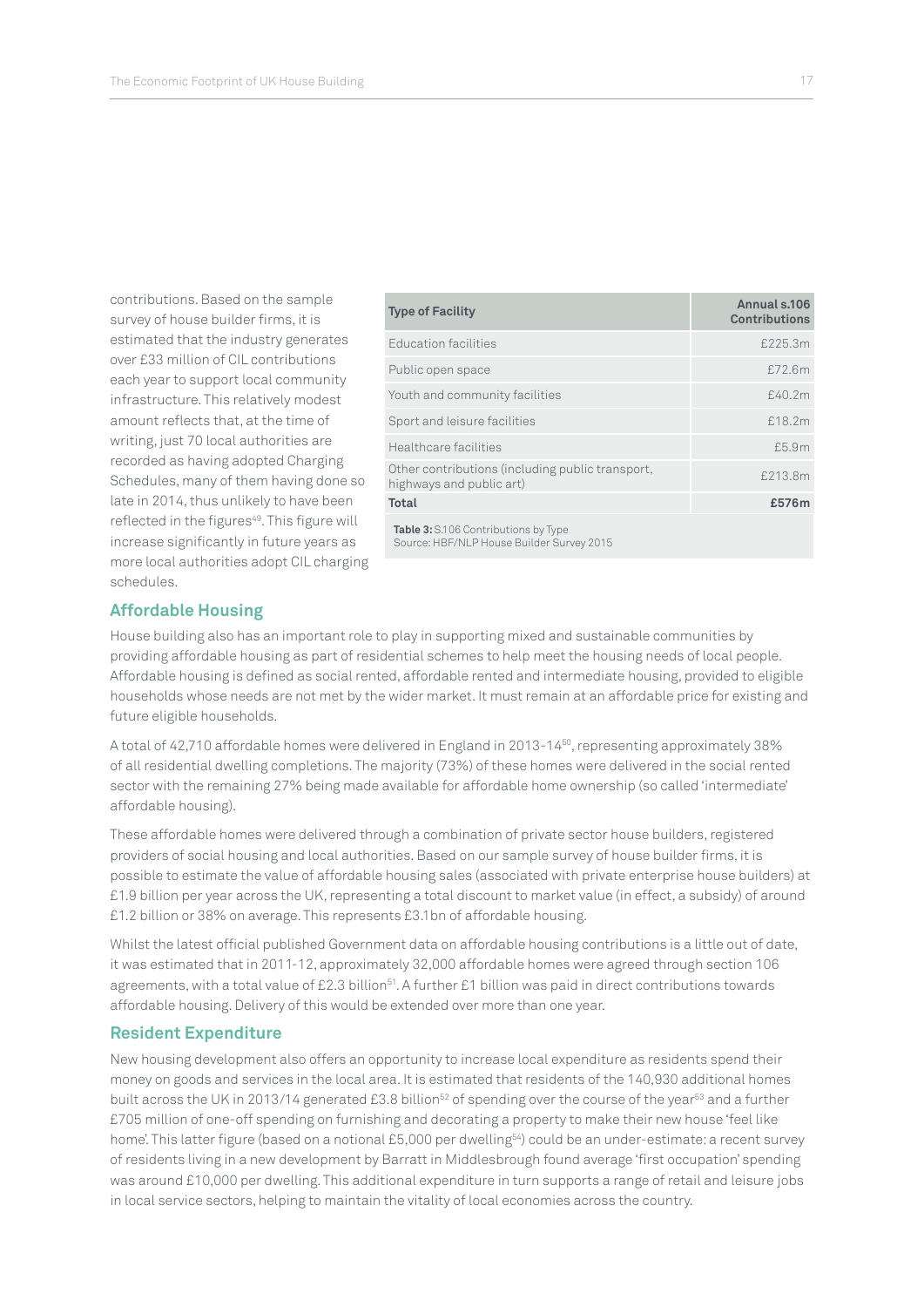## **Wider Benefits**

Whilst traditional economic impact assessments of house building have tended to focus upon monetary benefits, it is important to recognise that the industry and its activity also has an important role to play in generating more qualitative, wider benefits that are often harder to quantify or assign a monetary value to. The extent to which these wider metrics are monitored or recorded varies significantly across the house building industry, although these wider metrics are being increasingly recognised as a valuable way of capturing and measuring the industry's contribution in wider socio-economic and environmental terms. Some of these are covered below.

#### **Re-use of Brownfield Land**

The Government recognises that brownfield land (i.e. land that has been previously developed) suitable for housing has a vital role to play in meeting the country's need for new homes while protecting the countryside<sup>55</sup>. This is particularly important in those areas of the country that face the challenge of a constrained supply of land for development, and for this reason the Government wants to maximise the number of new homes built on suitable brownfield land. For example, it has put in places measures to make it easier to build on brownfield sites by creating 30 Housing Zones on brownfield sites across the country which will benefit from Government funding and simplified planning policies.

Analysis of land use change undertaken by the HBF shows that between 2008 and 2011, 72% of all new homes built were on Brownfield land<sup>56</sup> and this proportion has been increasing over the last few years. At a notional density of 40-55 dwellings per hectare, every 100,000 homes built would regenerate between 1,818 and 2,500 hectares of brownfield land.

#### **Sector Skills and Employability**

The house building industry (alongside the construction industry more widely) provides a crucial labour market entry point for lower skilled workers and young people entering the labour market for this first time. The industry offers a range of opportunities across different trades and skill sets from bricklaying and carpentry through to plumbing and maintenance.

According to official Government data, there were 16,000 Apprenticeship starts within the Construction, Planning and the Built Environment broad sector in 2013/1457, and this figure has been increasing over the last few years.

Our sample survey of house builder firms provides an estimate of the number of Apprentices, Graduates and Trainees that are directly supported by the industry (i.e. in-house through house builder firms and organisations themselves). Across the industry and UK as a whole, this is equivalent to over 3,700 Apprentices, nearly 400 graduates and 500 other trainees. The actual figure is likely to be significantly higher as many more will be employed by contractors and suppliers.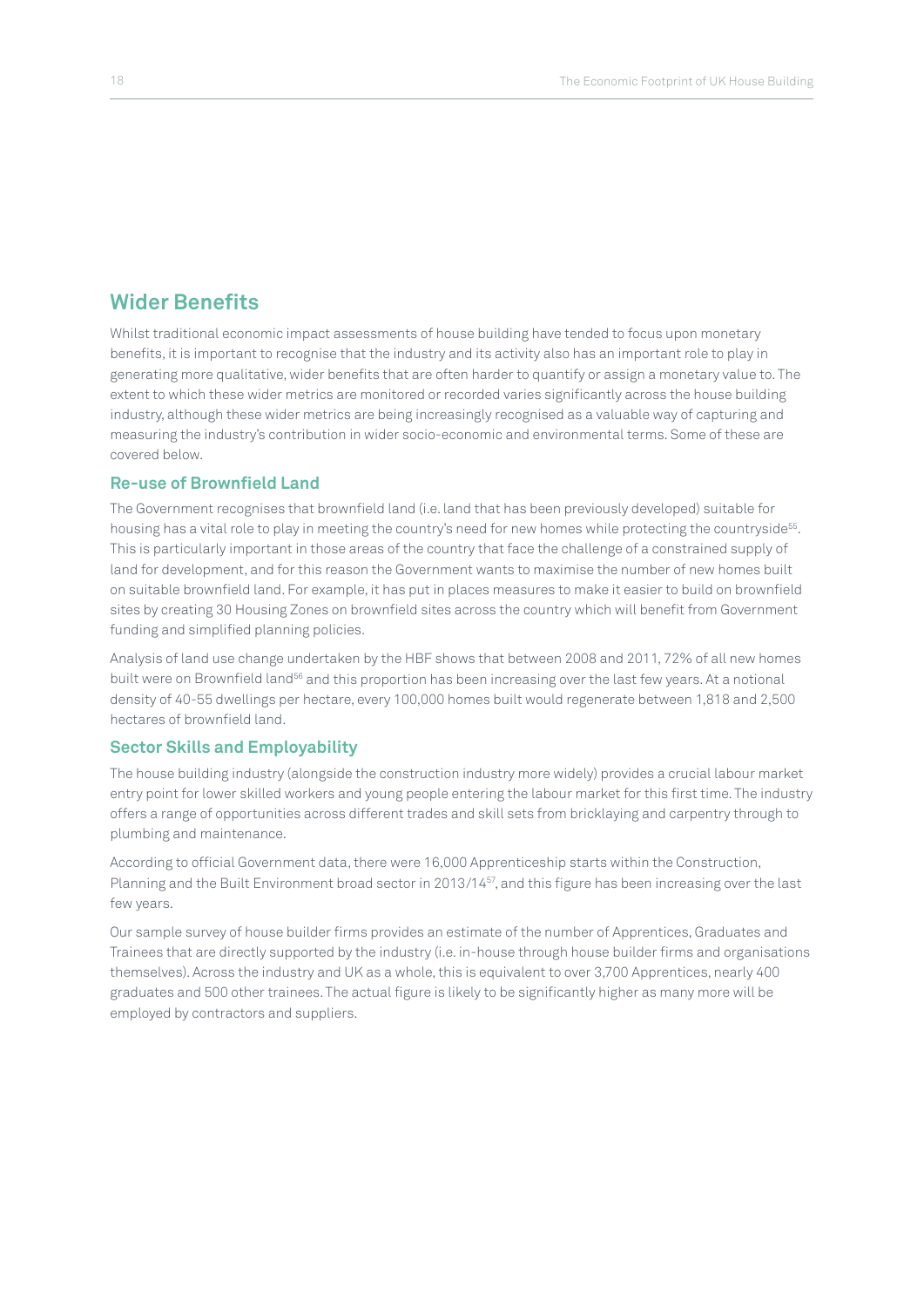It is possible to point to a number of specific examples of house builders pro-actively increasing the numbers of jobs and apprenticeships they offer, including<sup>58</sup>.

- a. Barratt Developments, who are expanding their recruitment programme over the next three years for graduates, apprentices and trainees to 1,100 – in addition to 600 apprentices recruited over this and last year;
- b. Taylor Wimpey, who have doubled their intake across entry level trainee programmes in the last year, including trade and site apprenticeships, management trainees and graduates and plan to continue to expand these over the next three years;
- c. Crest Nicholson, who each year add up to 60 new apprentices onto their payroll;
- d. Persimmon, which has a dedicated team to help former soldiers start a new career in construction; and
- e. Redrow, who have plans to start a new National Veterans' Training Initiative.

#### **Quality of Place**

Provision of green and open space is recognised by the Government as a key element that contributes to quality of place. High quality green infrastructure and open spaces can have a significant impact on economic vitality as locations are increasingly competing with one another to attract investment. The analysis of s.106 agreement contributions estimated that house builders have invested £72.6m into open space through planning obligations, although this figure will not include landscape space provided within schemes separate to what is required via a legal agreement. It also excludes private gardens: Barratt told us they created 260 hectares of private gardens in 2014 – if this was extrapolated for the whole industry, this would mean almost 2,500 hectares of private green space.

Open spaces provided within housing developments generate opportunities for local residents to undertake recreational activities, contributing to improved physical health, fitness, mental health and wellbeing. A high quality environment also provides opportunities for social interaction between people of different communities, fostering social inclusion and community development.

Based on our sample survey, it is estimated that 6.5 million trees and shrubs are planted or retained on housing developments each year, thereby making a significant contribution to public realm and environmental amenity within local communities across the country. This is equivalent to around 45 trees and shrubs per dwelling completed.

#### **Waste Recycling**

Given the scale of development associated with house building across the country each year, it is crucial that steps are undertaken to minimise any negative impact of development upon the environment and surrounding communities.

Whilst policy and legislation represent a key driver behind construction waste recycling and re-use in the UK, the financial benefits of recycling can also be significant. All of the house builder firms responding to our survey cited that at least 80% of their construction waste is recycled, while over half (55%) recycled more than 90% of construction waste generated by residential development.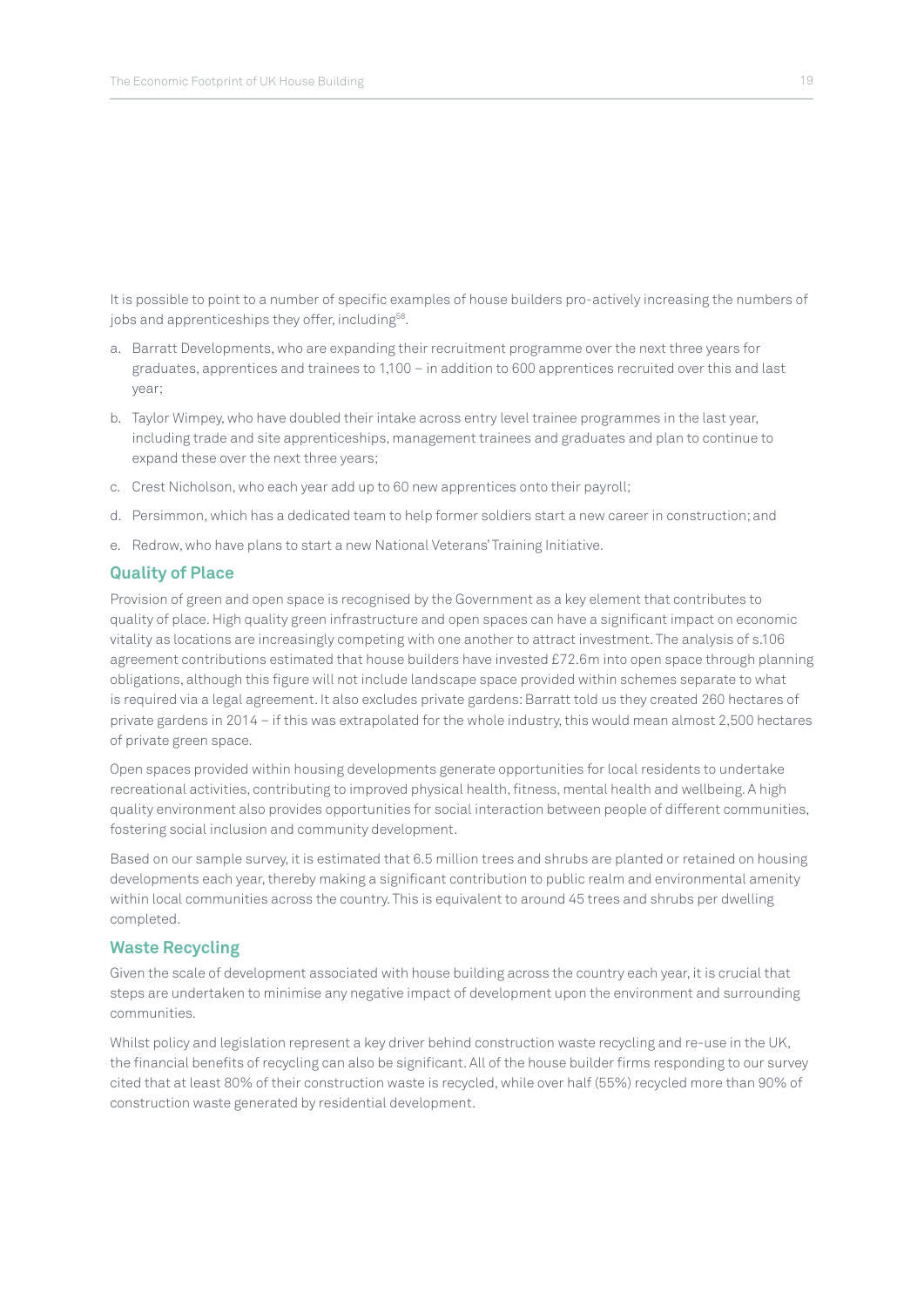## **THE ECONOMIC BENEFITS OF INCREASING SUPPLY 6**



As set out in section 3, the UK has, for decades, been providing far fewer new homes than it requires. It is broadly accepted that at least an additional 240,000 homes are required each year across the country in order to meet demand and maintain existing levels of affordability. This figure was identified back in 2004 by the Barker Review and remains broadly applicable in light of the most recent household projections<sup>59</sup>. Last year housing completions across the UK totalled 140,930<sup>60</sup>; annual delivery is therefore falling short of the target by approximately 100,000 new homes.

The analysis presented in the previous section shows that the national house building industry already generates significant economic benefits to the UK economy; however the scale of benefits and value that can be achieved is being constrained by under delivery. Table 4 indicates that if housing supply were to increase by around 100,000 per year across the country (i.e. in order to match need), the benefits could be substantial.

In other words, these are the additional economic benefits that could be achieved each year across the UK if the supply of housing was to increase to meet the identified level of need.

UK Public Finance and Local Authority revenue flows from a combination of taxes, levies and bonus payments which are clearly not all guaranteed and are subject to changing legislative arrangements or shifts in future policy. Whilst there are likely to be significant calls upon that income for delivery of necessary infrastructure, it is a measure of the potential scale of development across the country that the additional development-related income (to help support public services and infrastructure delivery) is substantial.

All figures are based on current estimates/levels which are likely to increase in scale/value in future years as a result of productivity. Commensurate to a strategic high level study, assessments have been based on conservative assumptions of economic benefit per new dwelling, taxes levied and resident spending profiles based on current averages. On this basis, the additional economic benefits that could be achieved in the future if house building were to increase in scale and volume are therefore likely to be even greater than illustrated here.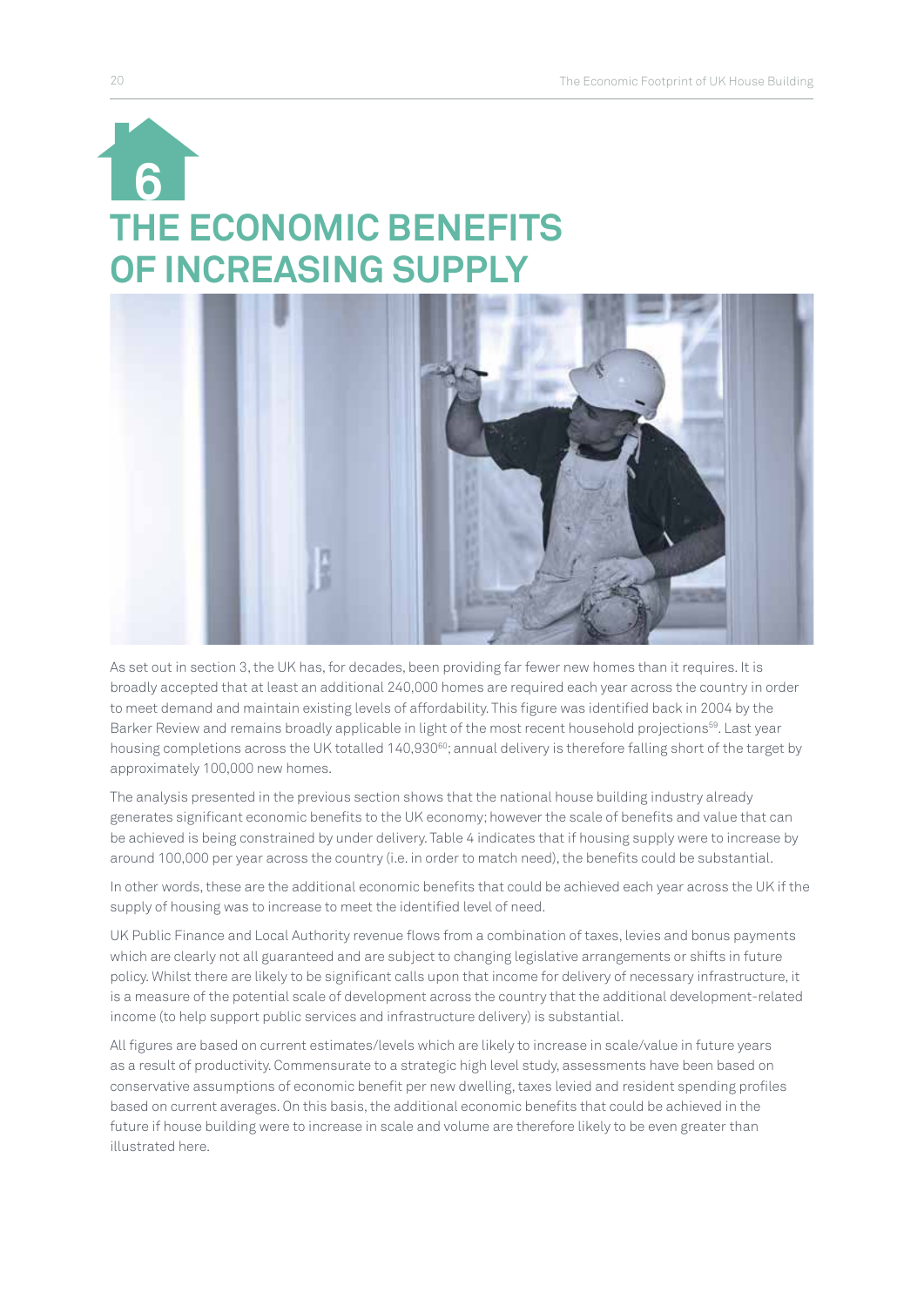| <b>Type of Economic Benefit</b> | <b>Annual Economic Footprint</b>                                              |                                          |                                                   |           |
|---------------------------------|-------------------------------------------------------------------------------|------------------------------------------|---------------------------------------------------|-----------|
|                                 | <b>Current</b><br>Delivery <sup>61</sup>                                      | <b>Potential</b><br>Uplift <sup>62</sup> | <b>Total Potential</b><br>Footprint <sup>63</sup> |           |
| Net Capital Expenditure         | Acquiring or upgrading physical<br>assets to support day-to-day<br>operations | £1.5bn                                   | $+£1.1bn$                                         | £2,6bn    |
| Economic Output                 | Builders, their contractors<br>and suppliers                                  | £19.2bn                                  | $+£13.6bn$                                        | £32,8bn   |
| Employment                      | Direct                                                                        | 233,300                                  | $+165,500$                                        | 398,800   |
|                                 | Indirect                                                                      | 181,970                                  | $+129,100$                                        | 311,100   |
|                                 | Induced                                                                       | 191,310                                  | $+135,700$                                        | 327,000   |
|                                 | Total                                                                         | 606,580                                  | $+430,400$                                        | 1,037,000 |
| UK Public Finance Revenue       | <b>Stamp Duty Land Tax Receipts</b>                                           | £355m                                    | $+£252m$                                          | £607m     |
|                                 | Corporation Tax Incurred                                                      | £359m                                    | $+£255m$                                          | £614m     |
|                                 | NI and PAYE Contributions                                                     | £807m                                    | $+£573m$                                          | £1.38bn   |
| Local Authority Revenue         | New Homes Bonus payments <sup>64</sup>                                        | £917m                                    | $+£651m$                                          | £1,57bn   |
|                                 | <b>Council Tax Receipts</b>                                                   | £180m                                    | $+£128m$                                          | £308m     |
| <b>Local Community Benefits</b> | S.106 Contributions                                                           | £576m                                    | $+£409m$                                          | £985m     |
|                                 | Community Infrastructure Levy<br>Payments                                     | £33m                                     | $+£23m$                                           | £56m      |
|                                 | New Resident Expenditure                                                      | £4.5bn                                   | $+£3.2bn$                                         | £7.7bn    |

**Table 4:** Economic benefits of increasing housing supply (by 100,000 units per year) Source: Summary of Economic Footprint Analysis presented in section 5 / NLP

In reality, achieving this step change in housing delivery will mean that all sectors of the industry (from the smallest to the largest house builders) will have to increase their scale of activity and dwelling completions, but will also provide the opportunities for new organisations to enter the market. As noted earlier, an industry characterised by a more diverse range of house builders is considered by many commentators to be crucial in order to increase the range of products on offer to homebuyers. Whilst realising this outcome will necessitate a fundamental shift in the composition of the current house building industry and the way that it operates, the analysis shown above indicates that the scale of economic value to be gained from this shift is considerable.

Based on the geographical split inferred by the household projections<sup>65</sup>, the majority of these additional economic benefits are expected to be generated in England, equivalent to an additional 375,000 jobs (direct, indirect and induced), £11.9 billion of economic output, just under £1 billion in tax revenues to UK plc, nearly £356 million of s.106 contributions to fund local community facilities and nearly £2.8 billion of additional resident spending each year. Within England, London and the South East are expected to account for the majority of new housing supply (accounting for nearly 43% of the England total between them) and therefore uplift in economic benefits over and above the current position.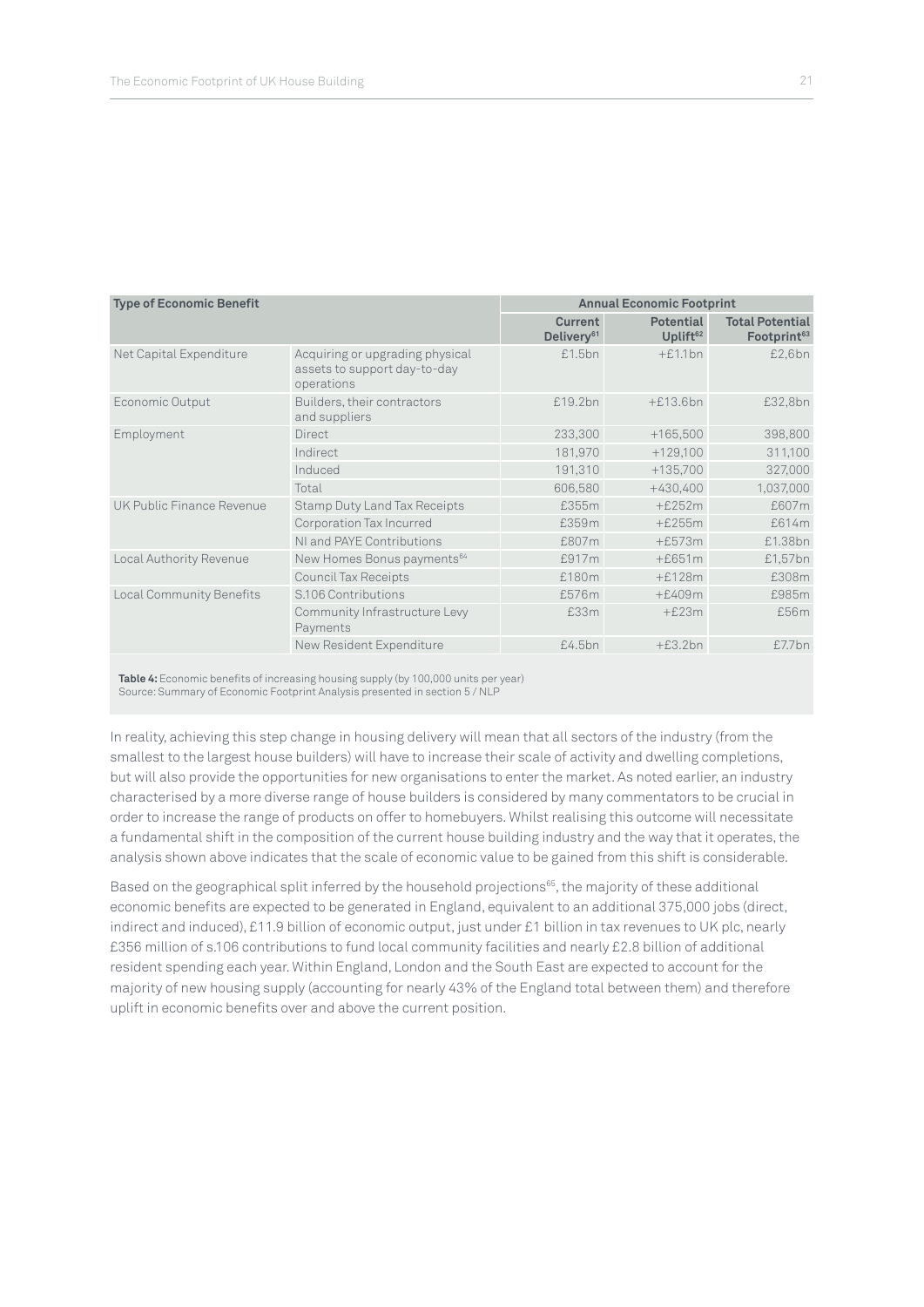# **SUMMARY AND CONCLUSIONS 7**



Over recent years, much of the debate over the economic benefit of new housing has focused on the undoubtedly important structural benefits to the nation of securing a better balance of supply and demand for homes, particularly in terms of matching homes with jobs and ameliorating the pressures on house price affordability. This research reviewed as part of the preparation of this report highlights the significant relationship between new housing and national economic competitiveness:

- a. housing as a driver of UK economic growth
- b. delivering 'real' jobs and economic value
- c. supporting labour market mobility and wellbeing
- d. enhancing place competitiveness and local economic development.

More recently, the Government's Housing Strategy identified that *"housing is inextricably linked to the wider*  health of the economy... [and] getting house building moving again is crucial for economic growth". The NPPF re-states the economic imperative behind the planning system and the need to increase housing supply.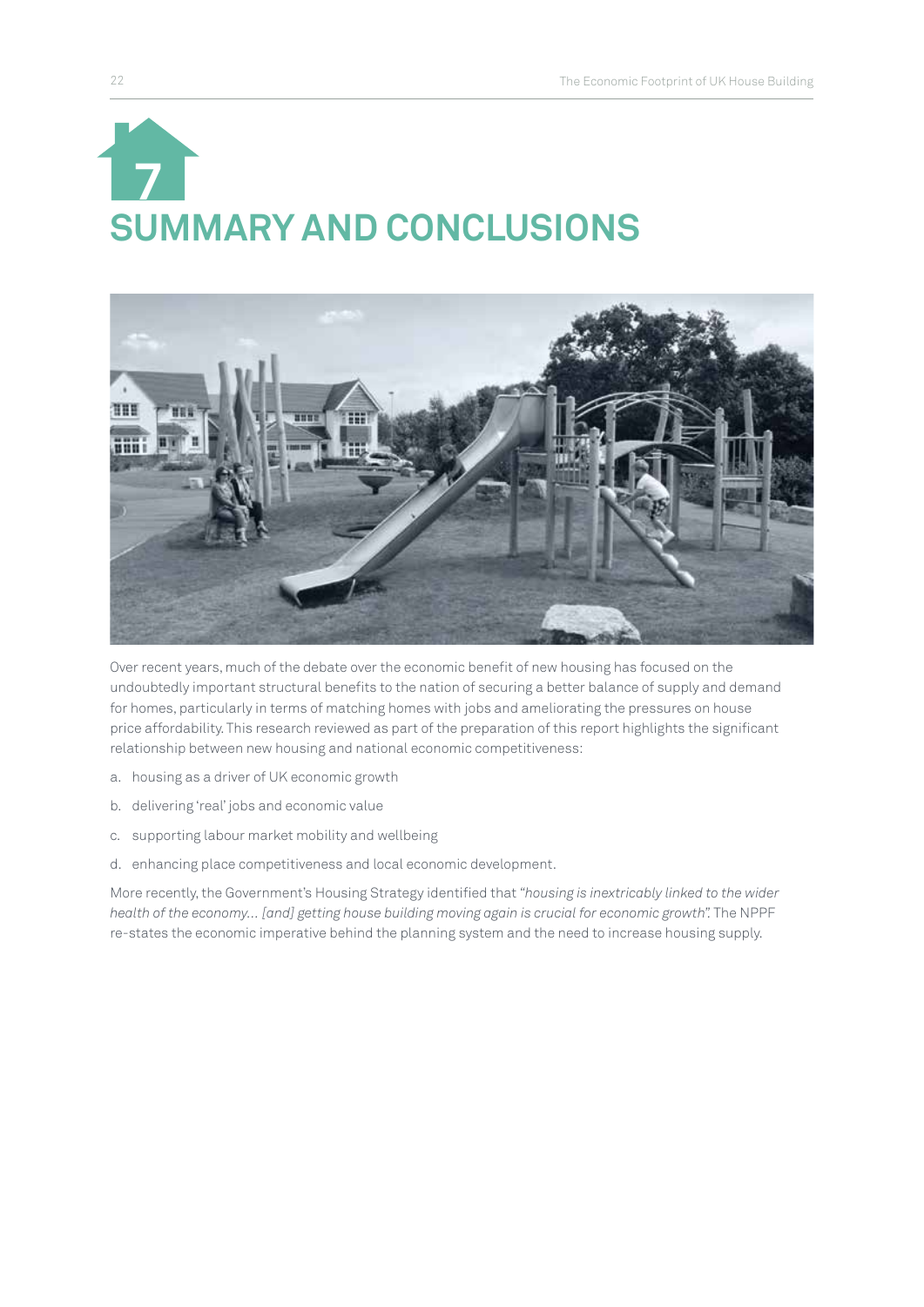This research takes the debate one step further by providing an assessment of the current economic footprint of the house building industry. Based on a mixture of literature review, analysis of published statistics, and a survey of house building companies, this report has identified some headline conclusions on the economic value of the c.140,000 new homes that were built across the UK last year:

- 1. Annual capital investment and expenditure on new land for housing development amounts to nearly £11 bn.
- 2. £1.5 bn of net capital expenditure per year on acquiring or upgrading physical assets such as property, industrial buildings or equipment.
- 3. Official figures show that house building generated £13.7 bn of economic output last year, whilst extrapolating the most recent quarter of construction sector orders (including builders and their suppliers) suggests economic output by the industry of £19.2bn.
- 4. The number of people directly employed in the industry is just over 233,000, equivalent to just under 18% of total employment within the UK construction sector.
- 5. Annual expenditure on suppliers (i.e. providing goods, services and materials) of £5.5 bn, of which 90% is likely to stay in the UK.
- 6. Taking into account the supply chain and induced effects up to 606,580 jobs across a range of organisation, operations and occupations. This is equivalent to 4.3 jobs per new dwelling.
- 7. Significant fiscal benefits, notably £355m of Stamp Duty Land Tax, £102 million of Corporation tax paid (the amount incurred is £359m), and National Insurance and PAYE contributions, of over £807m per year. Residents of the 140,930 new homes built in 2013/14 alone will have contributed just under £180m of Council Tax receipts.
- 8. Over £576m of s.106 contributions are made each year towards funding facilities and services, notably education facilities (£225m), public open space (£72.6m), community facilities (£40m) and sport and leisure (£18.2m), with the remainder (£220m) on important areas such as transportation, health and public art.
- 9. Around 38% of all new homes built in the UK are classified as 'affordable housing'. House building firms built about £3.1bn of affordable homes last year, with a discount to market value (in effect, a subsidy) of around £1.2bn.
- 10. The combined s.106, CIL and 'subsidy' for affordable housing equates to around £1.8bn.
- 11. It is estimated that residents of new homes built last year generated £3.8bn of spending in shops and services over the course of the year and a further £705m of one-off spending to make their new house 'feel like home'.
- 12. The vast majority of new homes are built on brownfield land. At a notional density of 40-55 dwellings per hectare, every 100,000 homes built would regenerate 1,818-2,500 hectares of brownfield land.
- 13. The industry provided opportunities to over 3,700 apprentices, nearly 400 graduates and 500 other trainees each year, with many more in contractors and suppliers.
- 14. House builders planted or retained 6.5m trees and shrubs on housing developments, equivalent to around 45 trees and shrubs per dwelling completed.
- 15. House builders recycle at least 80% of their construction waste while over half (55%) recycled more than 90% of construction waste generated by residential development.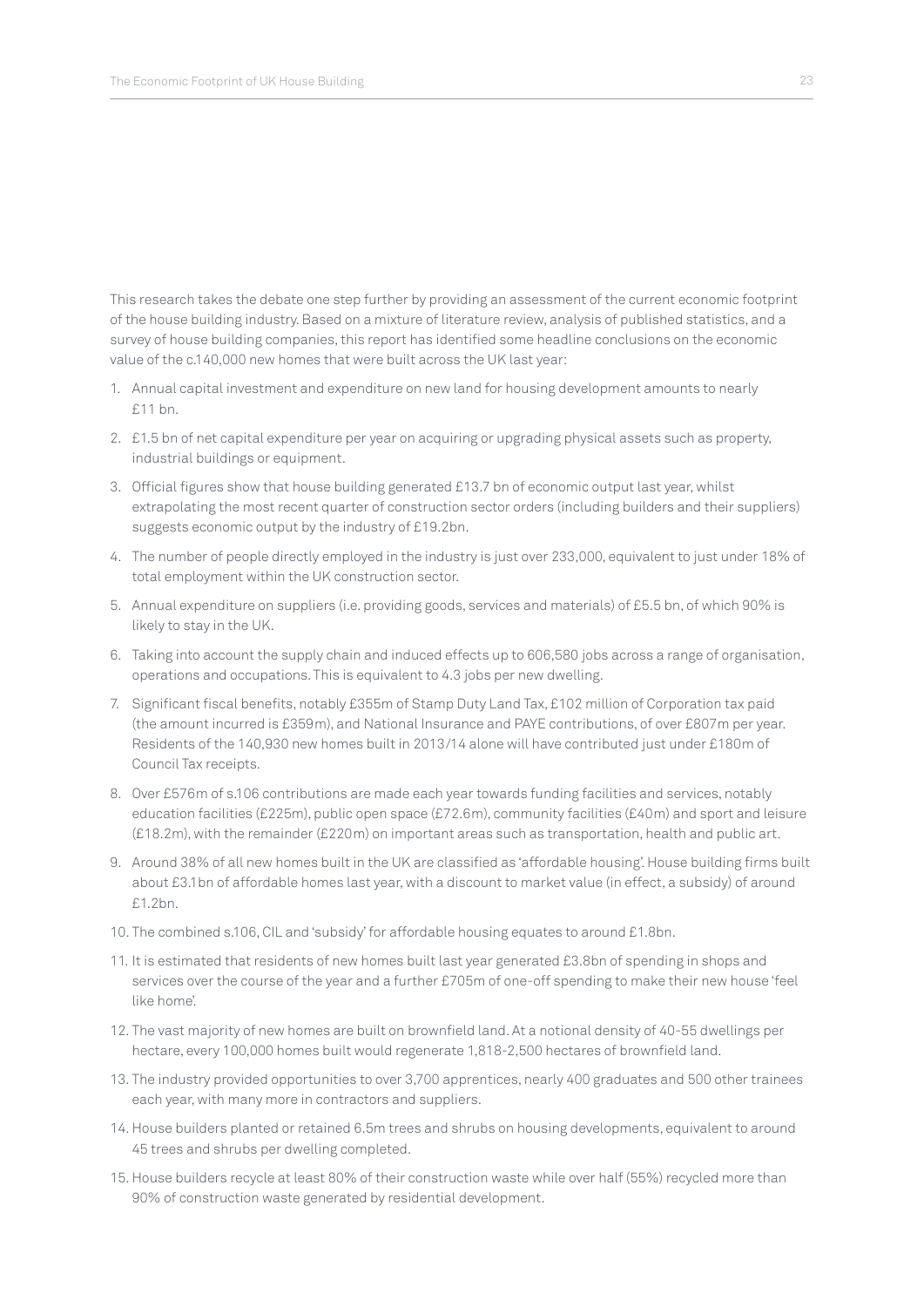The need to increase the supply of housing is very high on the agenda for most policy makers, given the scale of the housing crisis that effects many parts of the UK. How to deliver increased amounts of house building is likely to feature in the political manifestos of most parties in the forthcoming general election. Analysis in this report shows that if UK house building output does increase by 100,000 units to achieve the c.240,000 homes requirement (matching the Barker Review and the latest official household projections for the constituent parts of the UK) there will be an economic as well as housing dividend:

- a. An extra £1.1bn of capital expenditure
- b. £13.6bn extra economic output in the UK economy
- c. 430,000 extra jobs
- d. £1.2bn of increased UK tax revenue (£128m of extra Council Tax to local government)
- e. £432m of s.106 and CIL payments for local infrastructure improvements
- f. Residents of these extra new homes will spend £3.2bn on goods and services.

These positives are on top of the structural economic benefits that will arise in the UK from having a housing market that meets the needs of its population, improves macro-economic stability, supports its labour market and facilities the competitiveness so vital to the UK's economic prosperity.

For house builders, these national benefits support the industry's contribution to the housing policy debate in different parts of the UK. Recent contributions to the policy debate on the future of planning and housing supply<sup>66</sup> have referred to potential national spatial planning or 'larger than local' strategic planning. It is essential that the economic dimension of house building is properly referenced in those plans.

However, there is also a local dimension. All housing developers are regularly engaged with local planning authorities and communities as part of the planning process. It is important that the economic factors identified in this report are treated as material considerations in the planning balance when Local Plans<sup>67</sup> are formulated and planning applications determined. House builders should give active consideration to how they present the economic case for their proposals to ensure these factors are given appropriate consideration by local planning authorities, alongside other planning matters that are typically considered.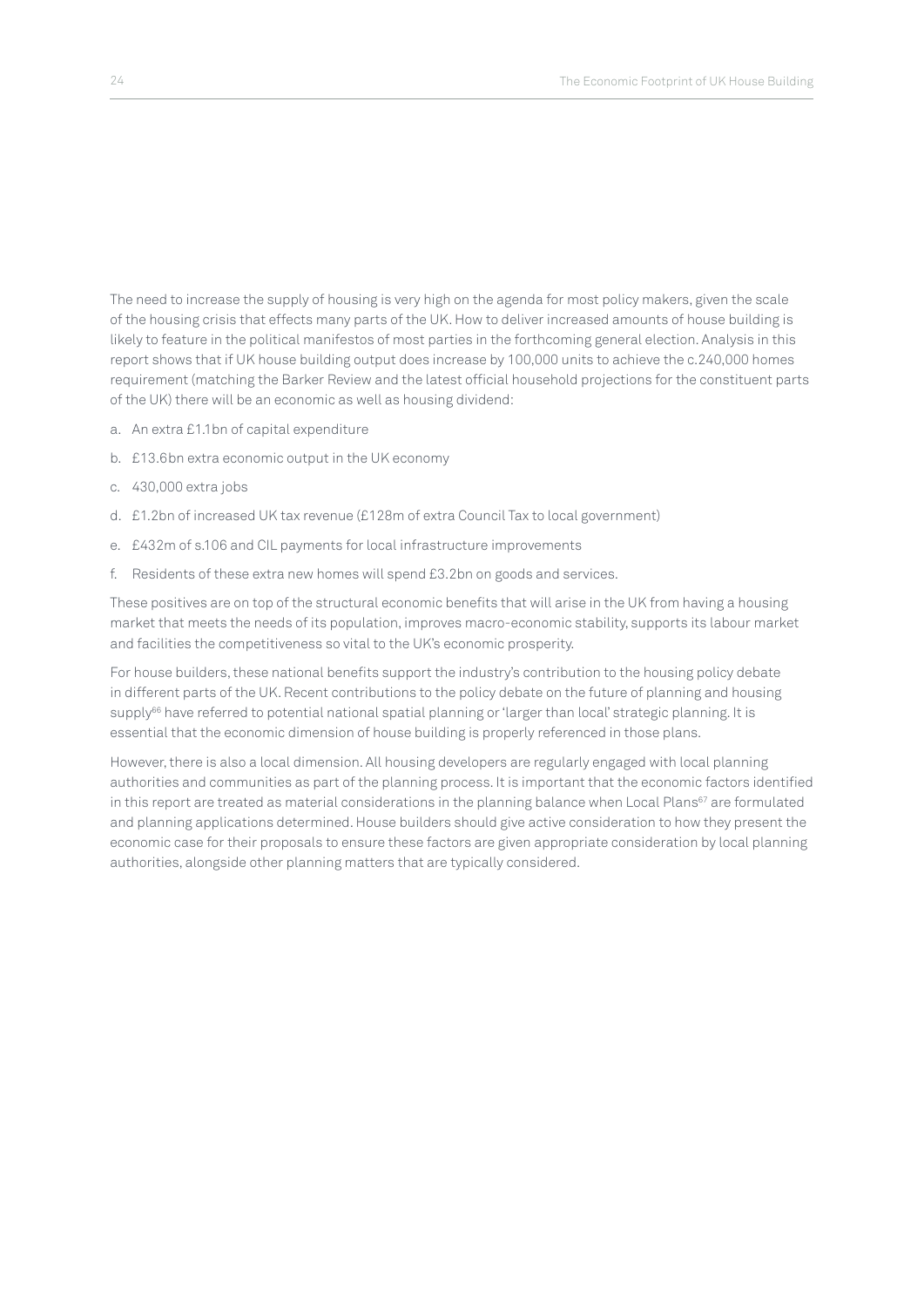#### **Endnotes**

- 1 Kate Barker, Review of Housing Supply, Delivering Stability: Securing our Future Housing Needs, Final Report Recommendations, March 2004
- 2 http://www.ons.gov.uk/ons/rel/family-demography/young-adults-living-with-parents/2013/info-young-adults.html
- 3 https://www.gov.uk/government/uploads/system/uploads/attachment\_data/file/406740/English\_Housing\_Survey\_Headline\_Report\_2013-14.pdf
- 4 ONS Annual Business Survey 2013, as defined by SIC sub-sector code 41:202 Construction of domestic buildings, using a proxy based on BRES 2013
- 5 There will be exceptions and some organisations will fulfil roles different to those shown in Figure 3.
- 6 Lyons Review of Housing, p.62
- 7 The Housing Market Intelligence Report 2014
- 8 HBF Facts & Messages Bulletin: Q1 2015
- 9 M.Griffith and P.Jefferys (2013) Solutions for the housing shortage How to build the 250,000 homes we need each year, Shelter
- 10 Laying the Foundations: A Housing Strategy for England, 2011
- 11 UK Contractors Group, Construction in the UK Economy: The Benefits of Investment, 2009
- 12 DfES, Young People and The Labour Market: Evidence from the EMA Pilots Database, 2006
- 13 IPPR North, Home Economics: The Role of Housing in Rebalancing the Economy, July 2014
- 14 Scottish Government: Communities Analytical Services, What does the literature tell us about the social and economic impact of housing? 2010
- 15 University of York for the NHPAU, Rapid Evidence assessment of the economic and social consequences of worsening housing affordability, 2009
- 16 Scottish Government: Communities Analytical Services, A Thematic Review of Literature on the Relationship between Housing, Neighbourhoods and Schools, 2010
- 17 The Parliamentary Office of Science and Technology, Housing and Health, 2011
- 18 Northern Way, Residential Futures, 2009
- 19 IPPR North, Home Economics: The Role of Housing in Rebalancing the Economy, July 2014
- 20 Regeneris Consulting and Oxford Economics, The Role of Housing in the Economy, July 2010
- 21 London First, 2014, Moving Out: How London's Housing Shortage is Threatening the Capital's Competitiveness
- 22 ONS Annual Business Survey 2013, as defined by SIC sub-sector code 41:202 Construction of domestic buildings, using a proxy based on BRES 2013
- 23 Assuming that the same scale of output generated in Q3 of 2014 is matched across Qs 1, 2 and 4
- 24 As defined by SIC sub-sector code 41:202 Construction of domestic buildings, using a proxy based on BRES 2013
- 25 This figure does not include the full extent of house building supply chains
- 26 UKCES, (2012), Sector Skills Assessment: Construction, Building Services Engineering and Planning
- 27 UKCES, (2012), Sector Skills Assessment: Construction, Building Services Engineering and Planning
- 28 HBF Facts & Messages Bulletin: Q1 2015
- 29 L.E.K. Consulting, (2009), Construction in the UK Economy: The Benefits of Investment
- 30 NLP, (2014), Barratt Developments' Socio-Economic Footprint FY2014
- 31 CEBR report for National Housing Federation 2013
- 32 BRES 2013, Relating to SIC Code 41:202 Construction of domestic buildings, Great Britain
- 33 Annual Business Survey 2013 Provisional Results, as defined by SIC sub-sector code 41:202 Construction of domestic buildings, using a proxy based on BRES 2013
- 34 HBF, NHBC, CITB and the Zero Carbon Hub (2013) Home Building Skills Research Report: An action plan to 2030
- 35 Ball, M. (2005), The Labour Needs of Extra Housing Output: Can the House building Industry Cope, for CITB Construction Skills and the Home Builders Federation
- 36 CBI (June 2012) Construction bridging the gap; BIS, (July 2013), UK Construction: An economic analysis of the sector; HBF Facts & Messages Bulletin: Q1 2015
- 37 HBF Facts & Messages Bulletin: Q1 2015
- 38 Ernst & Young, (2012), The Berkeley Group: Economic Impact Assessment
- 39 National Housing Federation, (2013), Housing and Economic Growth
- 40 National Housing Federation, (2013), Housing and Economic Growth
- 41 NLP, (2014), Barratt Developments' Socio-Economic Footprint FY2014
- 42 Based on the top end of the employment multiplier range
- 43 Based on a total of 140,930 dwellings completed in 2013/14 in the UK (DCLG Live Tables, February 2015)
- 44 HMRC Receipts, February 2015
- 45 The difference between corporation tax incurred and paid relates to the accounting processes associated with carrying forward losses
- 46 KPMG and Shelter, (2014), Building the Homes We Need: A programme for the 2015 government; FTL consulting (2011), Investment in housing and Its contribution to economic growth
- 47 House of Commons Library, The New Homes Bonus Scheme, 26 November 2014
- 48 DCLG, Council tax and non-domestic rates amount collected England : by class 2013-14
- 49 Planning Resources: CIL Watch: who's charging what? 4th March 2015
- 50 DCLG, Affordable Housing Supply: April 2013 to March 2014 England
- 51 DCLG, Section 106 Planning Obligations in England, 2011-12 (May 2014)
- 52 Based on data from the ONS Family Spending Survey which showed that UK households spent an average of £517 a week in 2013
- 53 Not all of this will be net additional expenditure
- 54 Based on recent research which suggests that the average homeowner spends approximately £5,000 to make their house 'feel like home' within a year and a half of
- 55 DCLG, Building more homes on brownfield land (Consultation proposals) January 2015
- 56 HBF Facts & Messages Bulletin: Q1 2015
- 57 House of Commons Library, Apprenticeship statistics, 13 February 2015
- 58 https://www.gov.uk/government/news/deal-will-lead-to-thousands-of-new-housebuilding-jobs
- The latest household projections indicate that the number of households in the UK are expected to increase by 245,645 on average per year between 2012 and<br>2033, based on the most recent projections released for each of the
- 60 DCLG Live Table 209 (February 2015) (relating to dwelling completions in the reporting year 2013-14)
- 61 Based on 140,930 total dwelling completions across the UK in 2013-14
- 62 Based on an extra 100,000 dwellings (to achieve the 240,000-245,000 completions implied by the Barker Review and latest official household projections for the
- constituent parts of the UK
- 63 Delivering 240,000 dwellings per annum. Figures may not add due to rounding
- 64 England Only. Over Six years
- 65 As released by DCLG in February 2015
- 66 The Lyons Review of Housing (2014) is one such example
- 67 Local Plans used as a generic term to encompass Development Plan Documents in England, Local Development Plans in Scotland and Wales, and Area Plans in Northern Ireland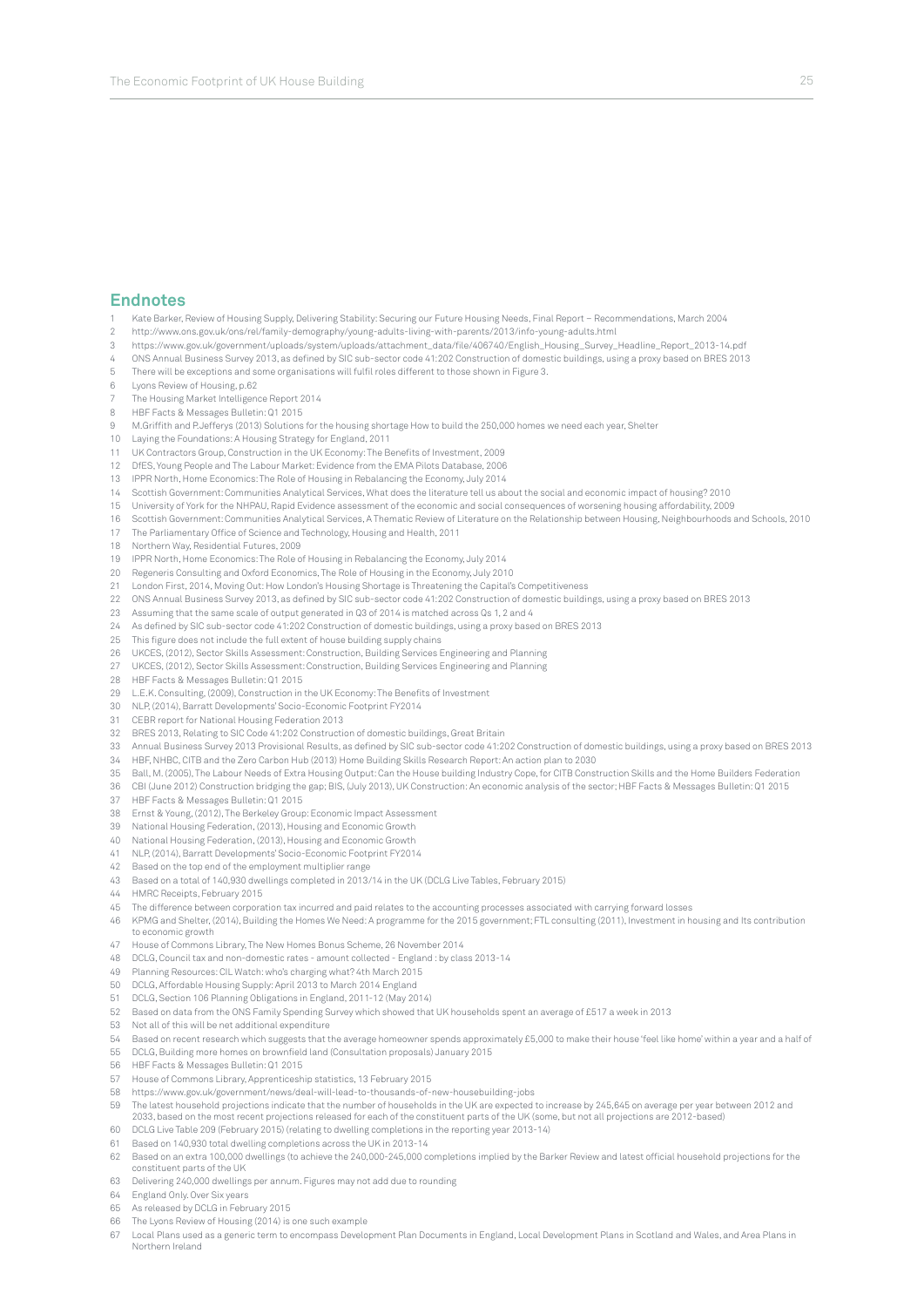## **APPENDIX 1: GLOSSARY A**

## **Affordable Housing**

Affordable housing is defined as social rented, affordable rented and intermediate housing, provided to eligible households whose needs are not met by the market. Eligibility is determined with regard to local incomes and local house prices. Affordable housing should include provisions to remain at an affordable price for future eligible households or for the subsidy to be recycled for alternative affordable housing provision.

## **Brownfield Land**

Brownfield land is an area of land or premises that has been previously used, but has subsequently become vacant, derelict or contaminated. Brownfield sites typically require preparatory regenerative work before any new development can go ahead.

## **Business Rates**

Businesses and other non-domestic occupiers of property pay non-domestic rates (known as business rates) to contribute towards the cost of local authority services.

## **Capital Investment and Expenditure**

Funds used by a company to acquire or upgrade physical assets such as property, industrial buildings or equipment. This includes both capital expenditure (i.e. on-going asset management, upgrade, maintenance and refurbishment work) and capital investment (i.e. in a new building or extension).

## **Community Infrastructure Levy (CIL)**

The Community Infrastructure Levy is a new levy that local authorities in England and Wales can choose to charge on new developments in their area. The charges are set by the local council, based on the size and type of the new development. The money raised from the CIL can be used to support development by funding infrastructure that the council, local community and neighbourhoods want, such as new or safer road schemes, park improvements or a new health centre.

## **Concealed Households**

Concealed households are family units or single adults living within 'host' households.

## **Corporation Tax**

Corporation tax is a corporate tax levied in the United Kingdom on the profits made by companies.

## **Full Time Equivalent (FTE)**

The number of equivalent employees working full-time. One FTE is equivalent to one employee working full-time.

## **Gross Domestic Product (GDP)**

Gross Domestic Product is one of the primary indicators used to gauge the health of a country's economy. It represents the total value of all goods and services produced by a country over a specific time period.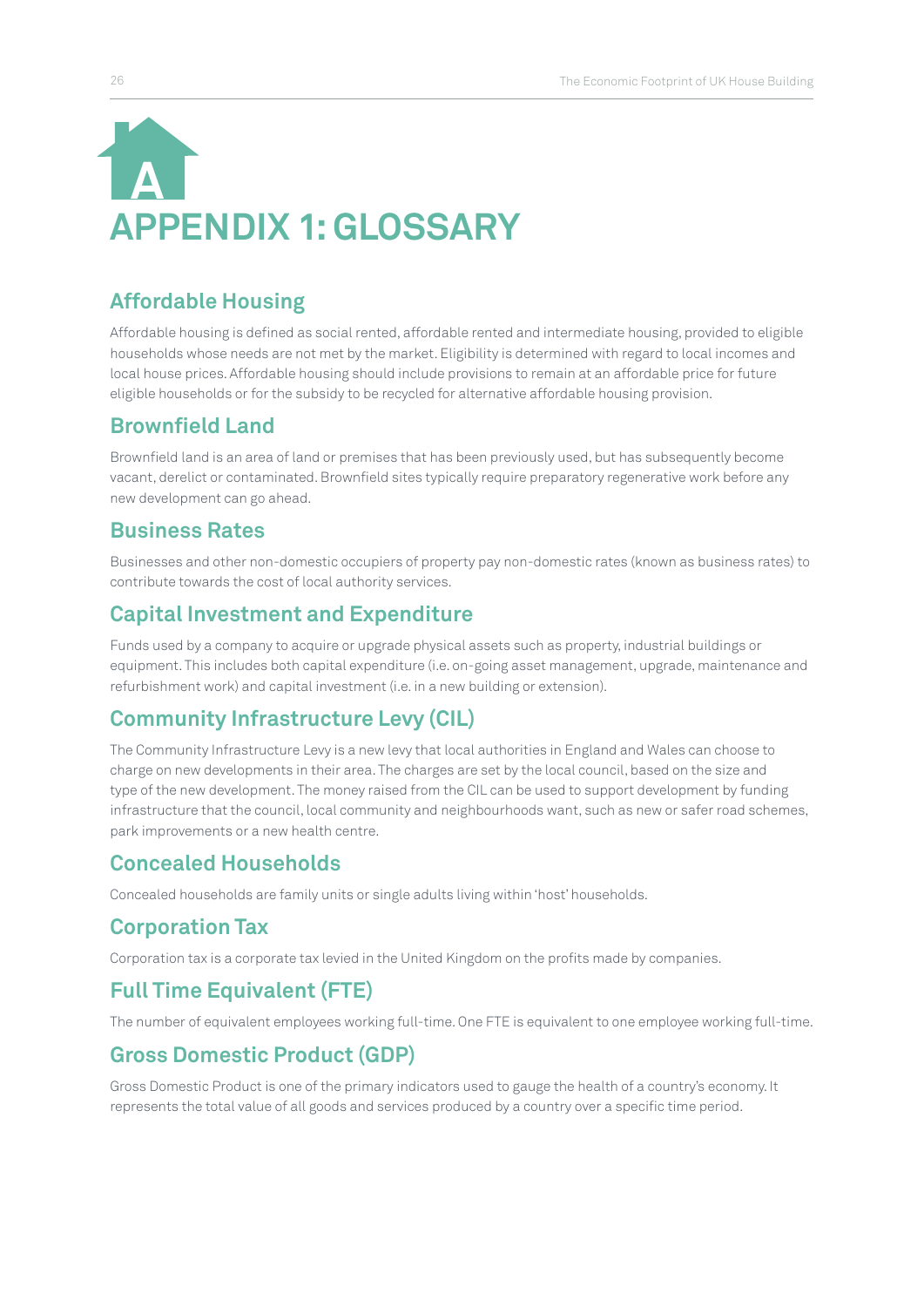## **Gross Value Added (GVA)**

Gross Value Added is the amount of wealth created by a company, calculated as net sales less the cost of bought-in goods and services. This information can be aggregated up to provide average GVA per employee by sector.

## **Indirect and Induced**

Impacts supported by additional spending effects in an area as contractors/suppliers and workers directly benefiting from an intervention purchase goods and services from local providers.

## **Multiplier Effects**

Further economic activity (jobs, expenditure or income) associated with additional local income, local supplier purchases and longer term effects.

## **New Homes Bonus**

The New Homes Bonus is a grant paid by central government to local councils for increasing the number of homes and their use. The New Homes Bonus is paid each year for 6 years. It is based on the amount of extra Council Tax revenue raised for new-build homes, conversions and long-term empty homes brought back into use. A premium is payable on affordable units.

## **Pay As You Earn (PAYE)**

Pay As You Earn is the system by which an employer deducts income tax from an employee's wages before paying them to the employee and sends the deduction to the Government.

## **Registered Providers**

Registered providers (often known as social landlords) are the bodies that own and manage social housing. They tend to be non-commercial organisations such as local authorities or housing associations.

## **Section 106 Planning Obligation**

Planning obligations are legal contracts made under Section 106 of the 1990 Town and Country Planning Act. They are used to prescribe the nature of development to comply with policy; compensate for loss or damage created by a development; and mitigate a development's impact.

## **Stamp Duty Land Tax (SDLT)**

Stamp Duty Land Tax is charged on all purchases of houses, flats and other land and property in the UK over a certain price.

## **Town and Country Planning Act 1990**

The Town and Country Planning Act 1990 is an act of the United Kingdom Parliament regulating the development of land in England and Wales. It is a central part of English land law in that it concerns town and country planning in the United Kingdom.